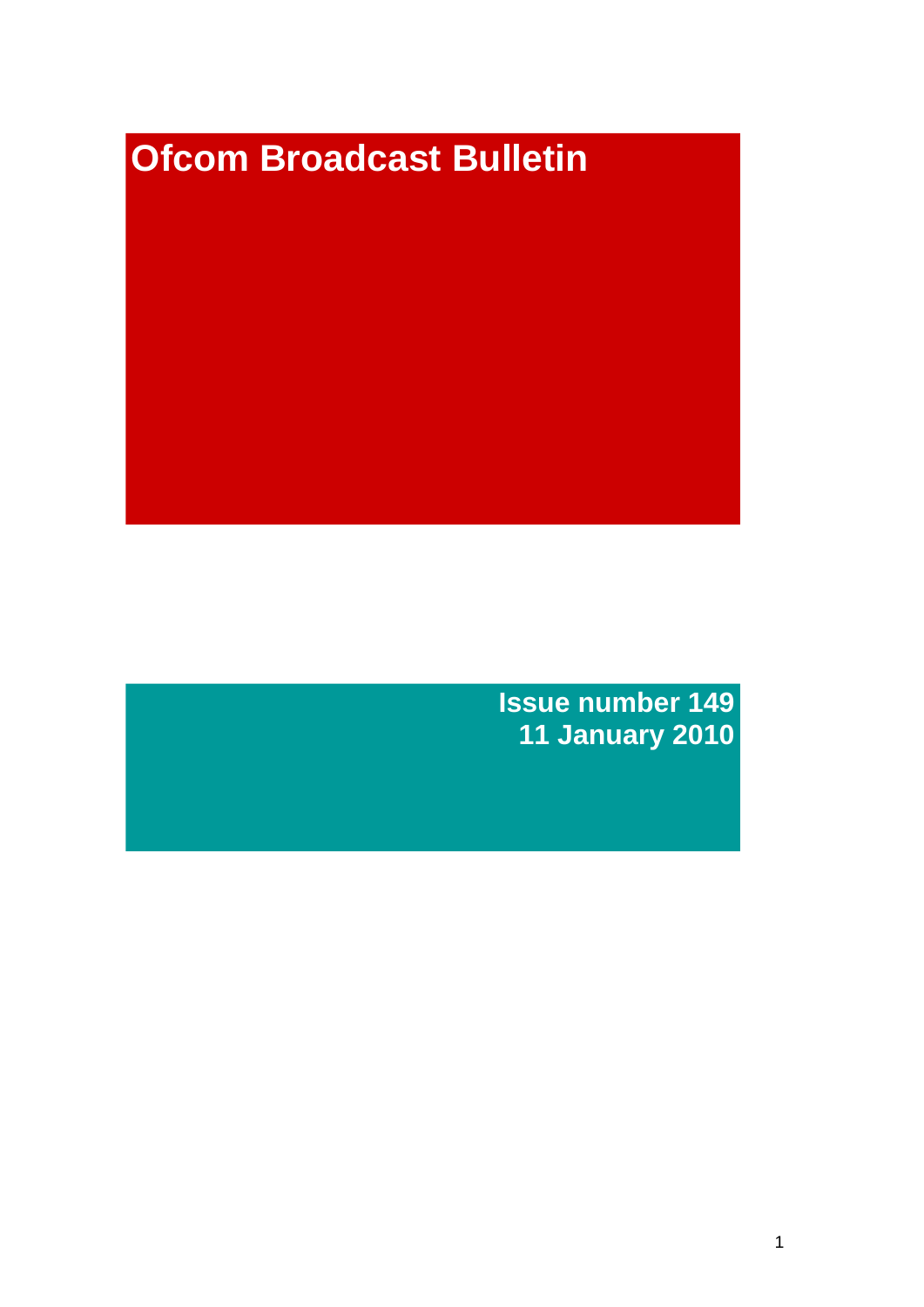# **Contents**

| Introduction                                                                                    | 3  |
|-------------------------------------------------------------------------------------------------|----|
| <b>Standards cases</b>                                                                          |    |
| In Breach                                                                                       |    |
| <b>Drivetime</b><br>Radio XL 1296 AM (West Midlands),<br>5 October 2009, 15:00                  | 4  |
| The Gospel Truth with Andrew Womack<br>Revelation TV, 7 October 2009, 08:30                     | 8  |
| <b>Live 960</b><br>Live 960, 11 September 2009, 22:00                                           | 10 |
| <b>Top Shelf TV</b><br>Top Shelf TV, 17 September 2009, 16:45                                   | 13 |
| MTV Live: Isle of MTV music festival,<br>featuring Lady Gaga<br>MTV One, 2 November 2009, 16:00 | 15 |
| <b>Club Paradiso</b><br>Club Paradiso, 24 October 2009, 5:30                                    | 16 |
| <b>Resolved</b>                                                                                 |    |
| <b>F1: Grand Prix</b><br>BBC1, 1 November 2009, 12:10                                           | 18 |
| <b>Fairness &amp; Privacy cases</b>                                                             |    |
| <b>Not Upheld</b>                                                                               |    |
| <b>Complaint by Ms Emma Czikai</b><br>Britain's Got Talent, ITV1, 9 May 2009                    | 20 |
| Other programmes not in breach                                                                  | 30 |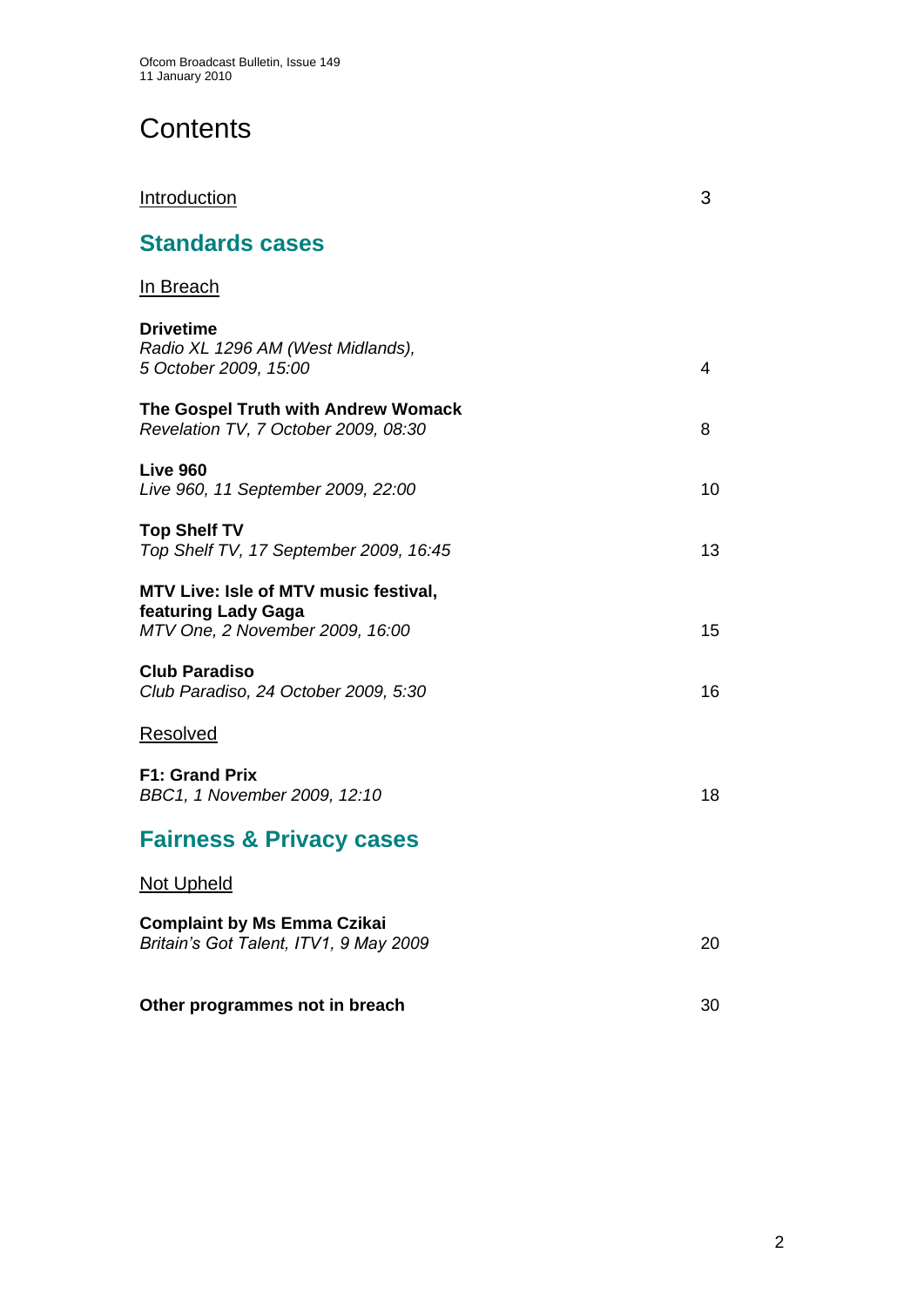The Broadcast Bulletin reports on the outcome of investigations into alleged breaches of those Ofcom codes which broadcasting licensees are required to comply. These include:

a) Ofcom's Broadcasting Code ("the Code") which took effect on 16 December 2009 and covers all programmes broadcast on or after 16 December 2009. The Broadcasting Code can be found at http://www.ofcom.org.uk/tv/ifi/codes/bcode/.

Note: Programmes broadcast prior to 16 December 2009 are covered by the 2005 Code which came into effect on 25 July 2005 (with the exception of Rule 10.17 which came into effect on 1 July 2005). The 2005 Code can be found at http://www.ofcom.org.uk/tv/ifi/codes/bcode\_2005/.

- b) the Code on the Scheduling of Television Advertising ("COSTA") which came into effect on 1 September 2008 and contains rules on how much advertising and teleshopping may be scheduled in programmes, how many breaks are allowed and when they may be taken. COSTA can be found at [http://www.ofcom.org.uk/tv/ifi/codes/code\\_adv/tacode.pdf.](http://www.ofcom.org.uk/tv/ifi/codes/code_adv/tacode.pdf)
- c) other codes and requirements that may also apply to broadcasters, depending on their circumstances. These include the Code on Television Access Services (which sets out how much subtitling, signing and audio description relevant licensees must provide), the Code on Electronic Programme Guides, the Code on Listed Events, and the Cross Promotion Code. Links to all these codes can be found at http://www.ofcom.org.uk/tv/ifi/codes/

From time to time adjudications relating to advertising content may appear in the Bulletin in relation to areas of advertising regulation which remain with Ofcom (including the application of statutory sanctions by Ofcom).

It is Ofcom policy to state the full language used on air by broadcasters who are the subject of a complaint where it is relevant to the case. Some of the language used in Ofcom Broadcast Bulletins may therefore cause offence.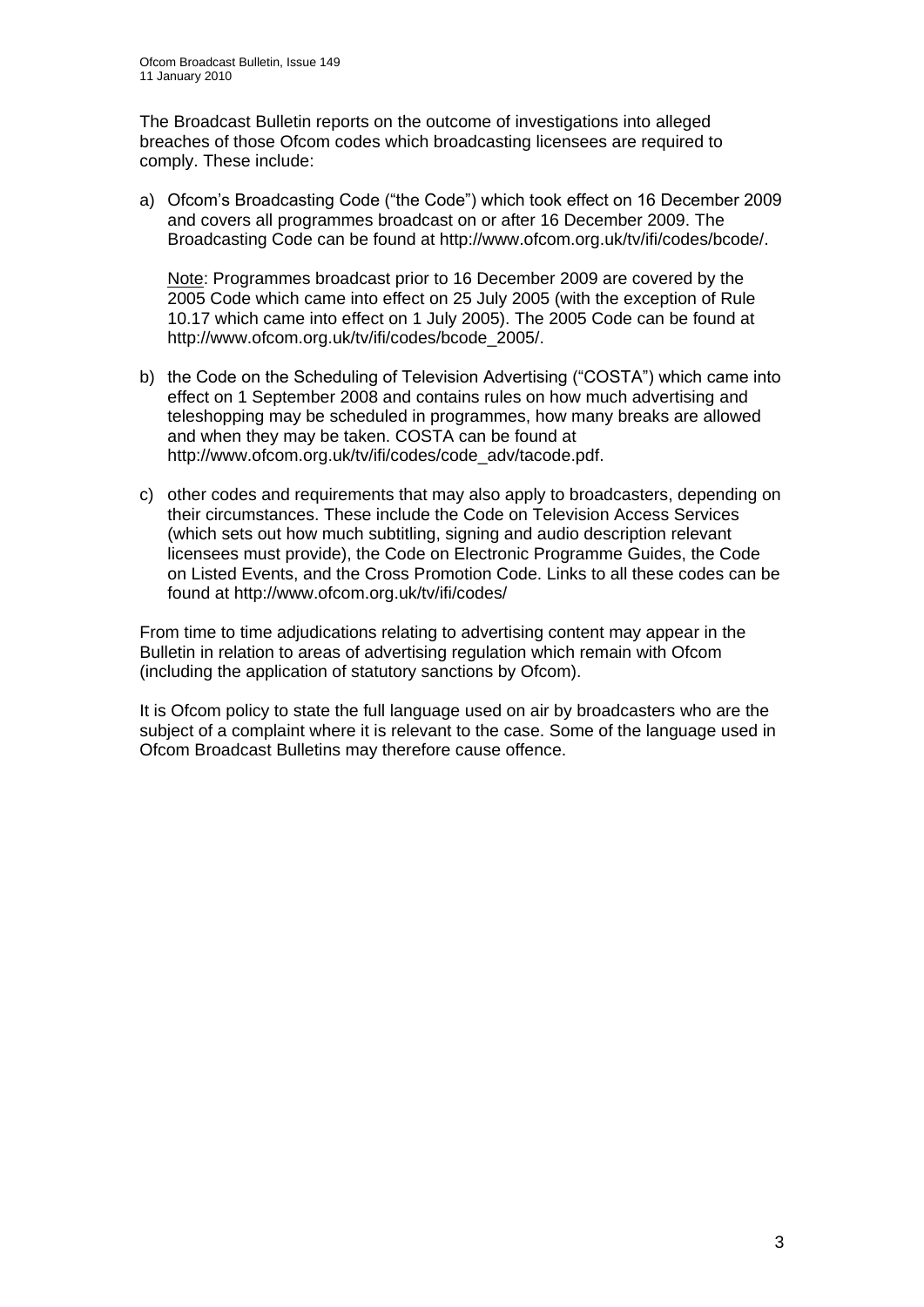## **Standards cases**

## **In Breach**

## **Drivetime**

*Radio XL 1296 AM (West Midlands), 5 October 2009, 15:00*

## **Introduction**

Radio XL provides a music, news, views and information service for the Asian community in the West Midlands.

During this edition of Radio XL's drivetime programme, promotional material was broadcast shortly after 16:00.

## Promotion of office space

After a commercial break and brief station ident, the presenter said:

*"Traffic control updates for you in about three to four minutes' time. Time to squeeze in a little song. Just before that, I've got to tell you something and this is dedicated to you. In fact it's special attention to everybody, especially if you're a solicitor, if you're an accountants, travel agents and all those that need office space. Now, office space now available in a prime location on the main high street in West Bromwich. The premises are opposite the subway and have car parking to the rear. Over eighteen hundred square feet of office space is available, and great premises with competitive rates at a highly sought after location there. If you want any enquiries on there, if you do need office space, why not pick up the phone and call either David on 0121…* [repeats name and number] *or Richard on 0121…* [repeats number] *and they can help you out with that, if you need any office space – got loads available over in West Bromwich."*

A listener found the "presenter … blatantly plugging office space/rooms for letting … disruptive in [Radio XL's] usual programming", adding that "it wasn't even a sponsorship or an advert ... it was the presenter announcing it."

The broadcaster confirmed that the promotional material in question was a presenterread and paid-for advertisement.

We therefore sought Radio XL's comments with regard to Rule 10.2 of the Code, which states:

"Broadcasters must ensure that the advertising and programme elements of a service are kept separate."

### Promotion of special travel rates

While listening to the recording provided by Radio XL, we also noted the following material, which was broadcast over a consistent rhythmic sound-bed, following a post-news weather-check ident:

- A pre-recorded sponsor credit: *"Radio XL weather is brought to you in association with Southall Travel – taking you to the best destinations in the world"*;
- A presenter-read weather forecast; and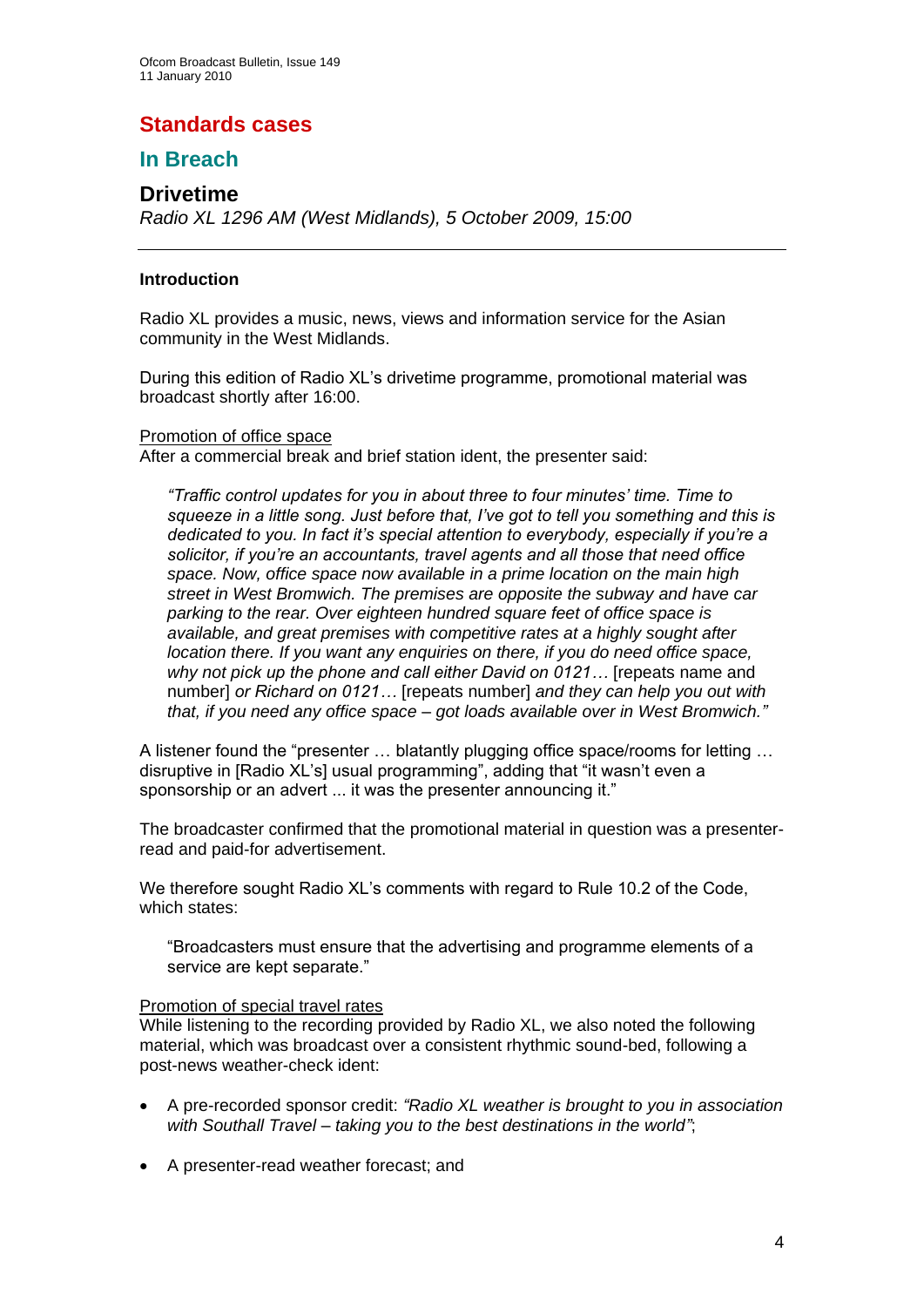• Pre-recorded promotional material concerning the sponsor: *"For special rates to India, Pakistan, USA, Canada, Kenya, Dar-es-Salaam, Kilimanjaro and Dubai, call Southall Travel, twenty-four hours a day, seven days a week on 0121…* [repeats number]*"*.

Radio XL said the material contained in the final bullet-point, above, was "an end tag", which we understood to mean a sponsorship credit, as opposed to part of the weather forecast itself.

We therefore sought the broadcaster's comments with regard to Rule 9.9 of the Code, which, with reference to sponsorship credits, states:

"Credits must be short branding statements. However, credits may contain legitimate advertising messages."

### **Response**

### Promotion of office space

Radio XL referred to one of the two principles upon which Section Ten of the Code is based; namely:

"To ensure that the independence of editorial control over programme content is maintained and that programmes are not distorted for commercial purposes."

It added that, "in this passage the presenter [was] clearly doing a paid for live read", with "no attempt to disguise this as normal programming." The broadcaster admitted there was "no separation" but claimed the nature of the output was transparent to listeners, as no attempt had been made "to disguise [the] material as normal programming."

Radio XL said the complainant had "found the announcement disruptive to normal programming, hence insinuating that it was not normal programming." It added that the complainant's reference to the presenter "blatantly plugging office space" indicated that the material in question was an advertisement. Radio XL therefore wondered whether the complainant's claim that the material was not "sponsorship or an advert" was contradictory, as it implied that the material was something else, without suggesting what.

Nevertheless, the broadcaster concluded that, in hindsight, it may have been appropriate "to avoid … confusion … to separate the live read from the programming with a jingle."

### Promotion of special travel rates

Radio XL acknowledged its need to ensure that it maintained editorial control over sponsored programming, which should not be distorted for commercial purposes, and that sponsorship arrangements were transparent and sponsorship messages were separated from programmes and distinct from advertising.

The broadcaster considered that, "in this instance there [was] a sponsor credit followed by the programming content in the form of the weather followed by 'another sponsor credit' and then a station ident acting as a separation."

Radio XL believed that "the issue appears to be whether the third bullet point [as in the introduction, above] should [have been] treated as a second sponsor credit." In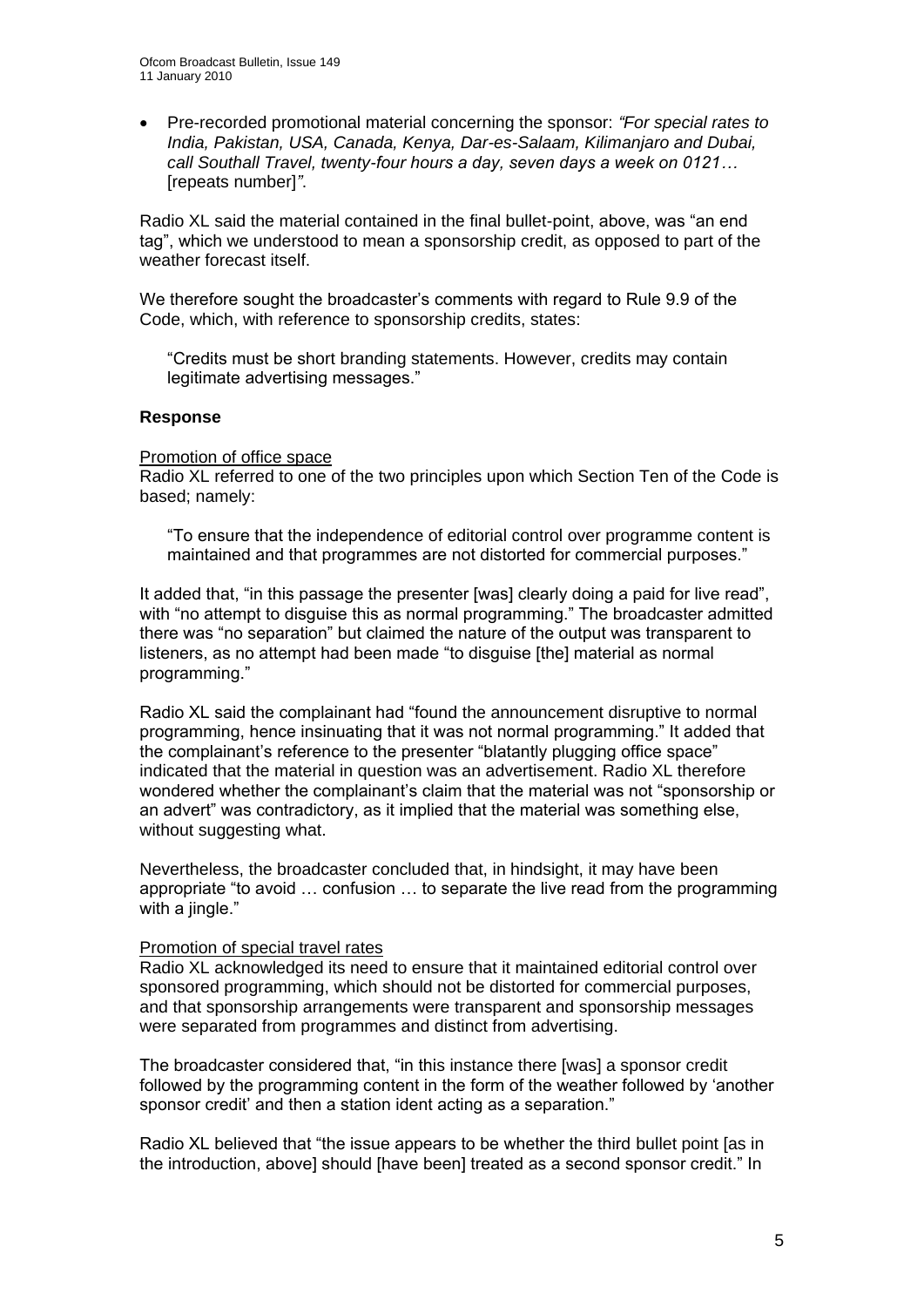the broadcaster's view, the continuous music bed under both the credits and the programming in between them, demonstrated that the credits were linked.

The broadcaster said "the 'second' sponsor credit [was] short and clearly contain[ed] a legitimate advertising message." It added that Radio XL did not repeat *"brought to you in association with Southall Travel"*, since it was obviously linked by the music bed to the first sponsor credit.

## **Decision**

### Promotion of office space

Broadcast output is defined either as editorial (programming) or advertising. For the purposes of transparency, and reflecting the second of the two principles upon which Section Ten of the Code is based, Rule 10.2 of the Code requires that:

"Broadcasters must ensure that the advertising and programme elements of a service are kept separate."

Presenters may read advertisements (live or recorded) but broadcasters should ensure that the distinction between advertising and programming is not blurred and that listeners are not confused between them. It is therefore advisable for presenterread advertisements to be separated from programming by, for example, a jingle or station ident, or by scheduling them in the middle of a commercial break.

In this case, a commercial break was clearly separated from the material that followed by a station ident. The presenter continued his drivetime programme, announcing that he would be playing a song before a travel update. He then dedicated to Radio XL listeners what he was about to say (i.e. *"Just before that, I've got to tell you something and this is dedicated to you. In fact it's special attention to everybody…"*). We note the broadcaster's claim that no attempt had been made "to disguise [the] material as normal programming." Whether or not such an attempt had been made, Ofcom considers that the 40 second promotion of available office space that followed was presented seamlessly as programming.

We note Radio XL's analysis of the complainant's view concerning the material broadcast. We do not consider that the presenter was "clearly doing a paid for live read." Further, we note that Radio XL acknowledged it had not ensured that the advertising and programme elements of its service had been kept separate.

The broadcast was in breach of Rule 10.2 of the Code.

### Promotion of special travel rates

Rule 9.6 of the Code requires, among other things, that sponsor credits must appear before and/or after any sponsored programming features (in this case, a weather bulletin). In addition, Rule 9.9 states:

"Credits must be short branding statements. However, credits may contain legitimate advertising messages".

Ofcom's published guidance to Rule 9.9 reminds broadcasters that:

• "the primary purpose of a sponsor credit is to inform the listener of the sponsorship arrangement";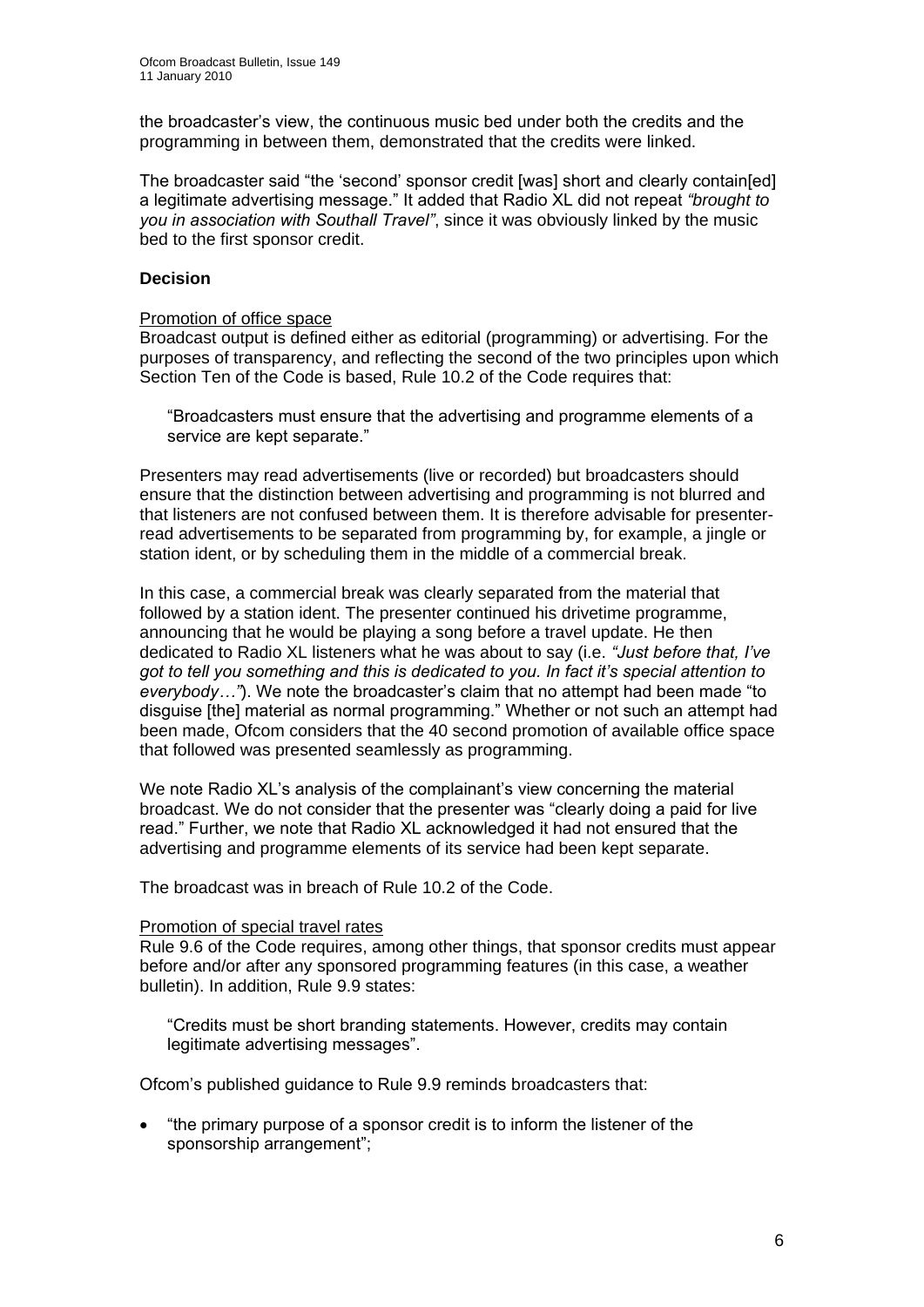- "a full sponsor credit comprises the sponsor's name and identifies clearly the sponsored output" and "may also contain limited legitimate advertising…"; and
- "sponsor credits on radio should not sound like advertisements."

The promotional material that followed the weather update comprised merely advertising messages, offering "special rates" to eight destinations and providing Southall Travel's contact details and availability (i.e. *"For special rates to India, Pakistan, USA, Canada, Kenya, Dar-es-Salaam, Kilimanjaro and Dubai, call Southall Travel, twenty-four hours a day, seven days a week on 0121…* [repeats number]*"*).

Sponsor credits on radio tend to last less than ten seconds, including the announcement of the sponsorship arrangement that is in place and any short, additional advertising message.

Ofcom noted Radio XL's view that the consistent music-bed (music being played under the speech) throughout the opening sponsor credit, the weather update and the 'end tag' (i.e. the promotional message for the sponsor) demonstrated a link between the material surrounding the weather bulletin itself. We did not consider that the music-bed was sufficient to remind the listener of any sponsorship arrangement. Further we noted that the promotional message lasted 17 seconds.

In the circumstances, Ofcom therefore considered that the sponsor credit sounded more like a full advertisement than a brief branding statement. The sponsor credit was therefore in breach of Rule 9.9 of the Code.

### **Breach of Rules 9.9 and 10.2**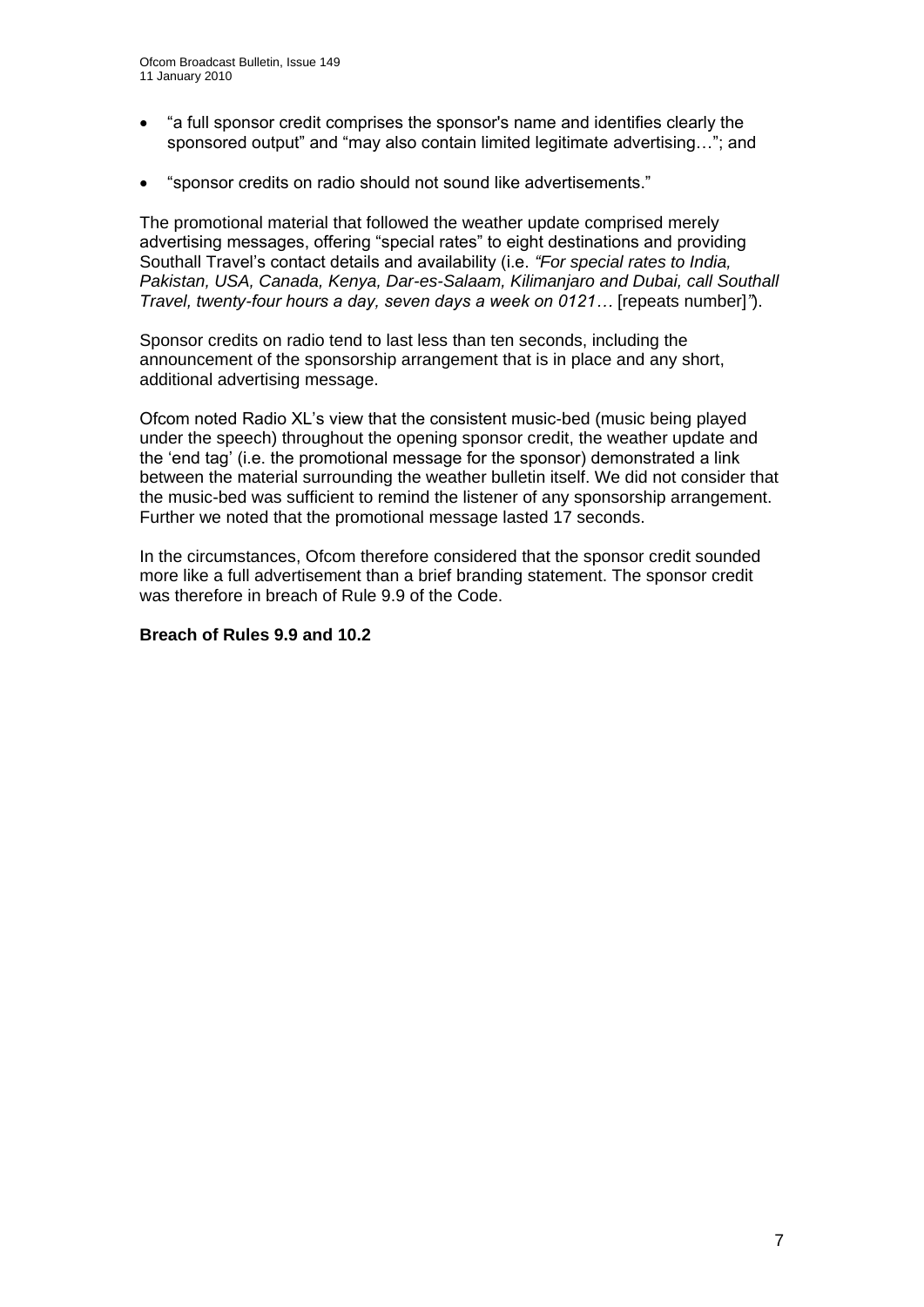# **In Breach**

## **The Gospel Truth with Andrew Womack**

*Revelation TV, 7 October 2009, 08:30*

## **Introduction**

Revelation TV is a religious channel that features discussion and personal view programmes. At the end of this programme, the following were promoted in length:

- DVD and CD recordings of the programmes
- A book written by the presenter
- Conferences at which the presenter was appearing

Ofcom sought the broadcaster's comments on the promotions under Rule 10.3 (products and services must not be promoted in programme) and Rule 10.4 (no undue prominence may be given in any programme to a product or service) of the Code.

## **Response**

Revelation TV stated that all matters referred to in the programme were directly connected to the presenter Andrew Womack's ministry and the CD/DVDs directly related to the content of the programme. The broadcaster said that the promotions were not included for commercial gain. The programme made clear that if viewers could not afford to pay the quoted price for the CD, they would be sent it free of charge. Further no cost was given in relation to the conferences mentioned.

The broadcaster advised that when programme-makers enter into a contract with Revelation TV for their programmes to be shown on the station, they are reminded of the need to conform to Ofcom rules. However, the broadcaster accepted that it was responsible for ensuring that the material it transmits complies with the Code.

Revelation TV explained that since the programme was shown, it had written to all those who make programmes for the channel, reminding them of the need to study and comply with Ofcom regulations. In addition, two meetings had been held with all in-house presenters and producers to remind them of the Codes requirements in relation to commercial references within programmes.

The broadcaster apologised if the programme had breached the Code.

## **Decision**

Ofcom noted that approximately the last five minutes of the half hour programme was dedicated to the direct selling of the presenter's products and the promotion of conferences. The products were promoted in a style and format usually associated with teleshopping. Products were displayed on screen and accompanied by the following voiceover:

*"visit our website where you can order ministry materials online 24 hours a day, seven days a week at [website address]. On our website, you'll not only find materials from today's broadcast, you'll find a wealth of resources free for you to download for yourself and share with others or you can use your credit card to*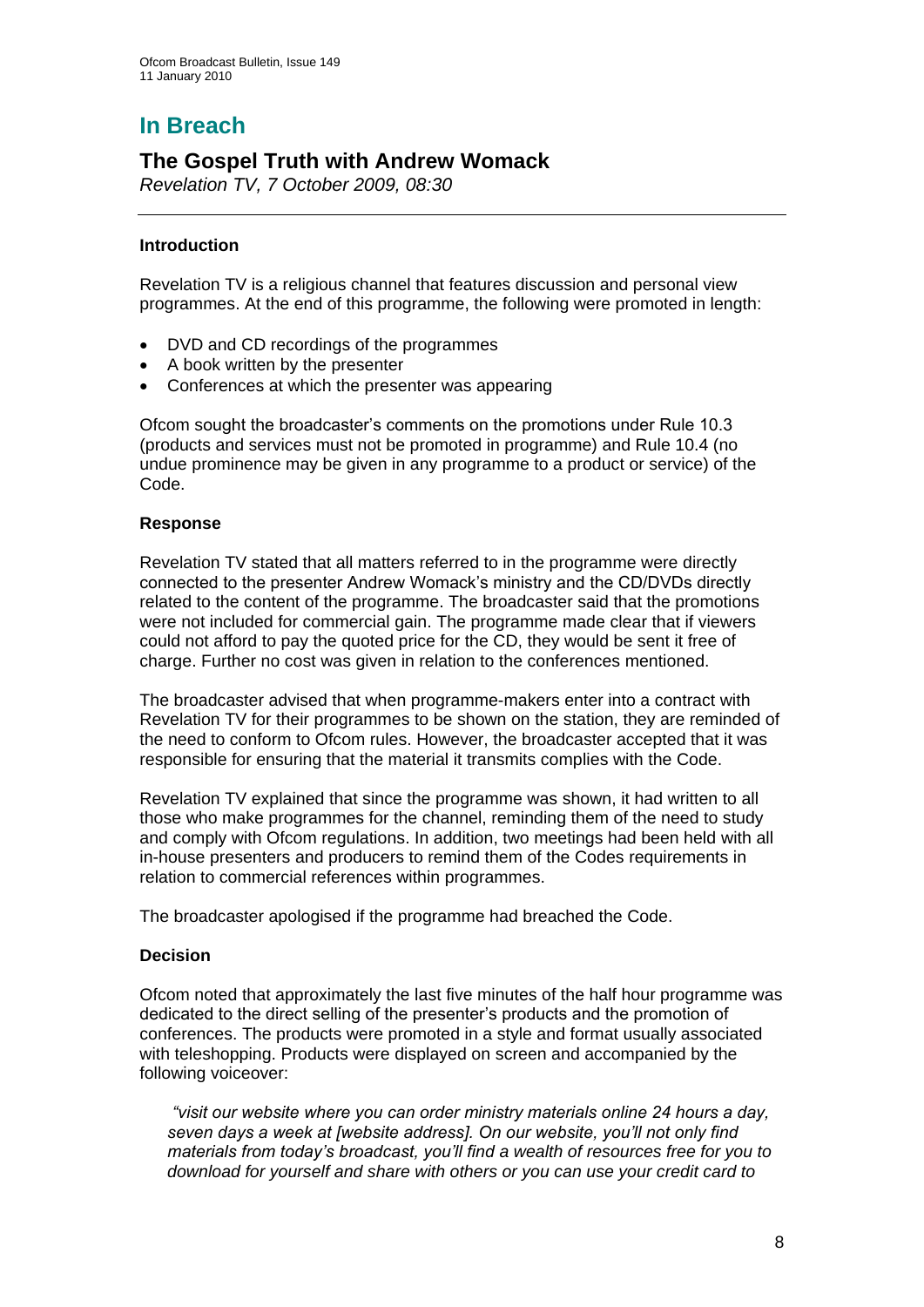*order by telephone. Our helpline number is […]. We hope to hear from you today".*

Mention was made of the fact that this was the last opportunity for viewers to order a recording of the teaching featured in the programme. Contact details (postal address, website and telephone number) for acquiring all the products promoted remained on screen throughout the promotions and were also given verbally.

The Code requires that advertising and programming should be distinct and clearly separated. As a general rule, products and services should not be promoted in programming. There are limited exceptions to this rule. For instance, programmerelated material may be promoted in or around the programme from which it is derived (Rule 10.6). Any reference to a product or service within a programme must be editorially justified and not unduly prominent.

In this case, Ofcom accepts that there was sufficient justification for the CD/DVDs to be promoted within the programme on the basis that they comprised material directly related to the programme and, as such, met the definition of programme-related material. However, the promotion of programme-related material must be editorially justified and not result in undue prominence. The duration, tone and level of detail in the promotion of these products, as set out above, went beyond what was editorially justified and was unduly prominent. The promotion was therefore in breach of Rule 10.4 of the Code.

While noting that the book and conferences promoted in the programme were linked to the presenter and his ministry, Ofcom considers that this in itself did not provide sufficient justification for the products to be promoted in the programme. Neither the book nor the conferences were directly derived from the programme and therefore could not benefit for the exemption set out In Rule 9.6 for programme-related material. These promotions were therefore in breach of Rule 10.3 of the Code.

Ofcom notes that the broadcaster accepts it is responsible under its licence for the compliance of the broadcast material it transmits. However, Ofcom is particularly concerned that Revelation TV appears to place such reliance on programme-makers for ensuring that material complies with the Code. Ofcom has previously censured Revelation TV for failing to review the content of its programmes prior to transmission<sup>1</sup>. In light of our concerns, Ofcom is requiring the broadcaster to attend a meeting to discuss its compliance processes and procedures.

## **Breach of Rules 10.3 and 10.4**

1

<sup>1</sup> See Ofcom's finding on *Vision for Israel* in Ofcom Broadcast Bulletin 120 which is available at [http://www.ofcom.org.uk/tv/obb/prog\\_cb/obb120/issue120.pdf](http://www.ofcom.org.uk/tv/obb/prog_cb/obb120/issue120.pdf)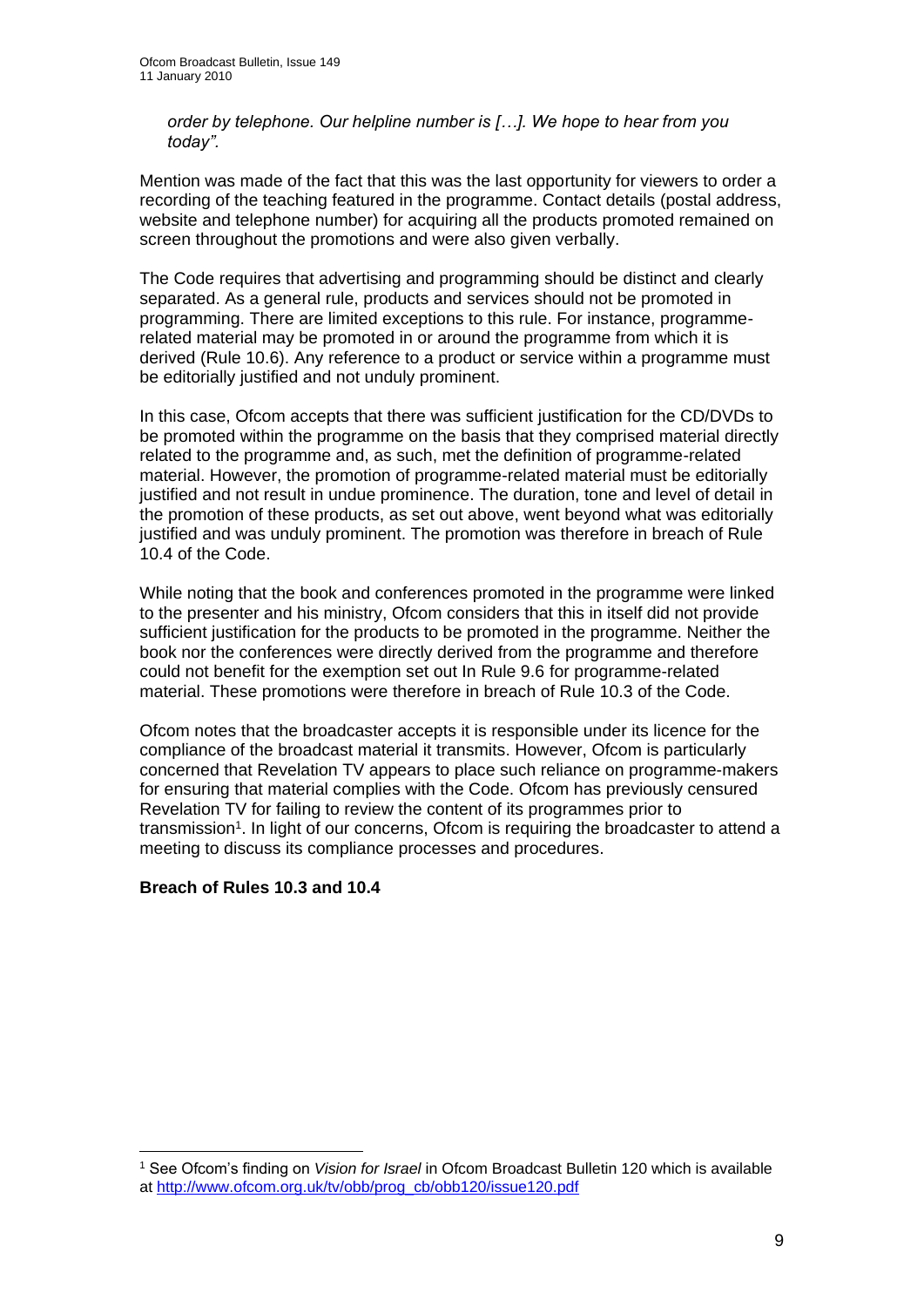# **In Breach**

**Live 960**  *Live 960, 11 September 2009, 22:00*

## **Introduction**

Live 960 is owned and operated by Hoppr Entertainment Limited ("Hoppr Entertainment"). Live 960 is a daytime chat and adult sex chat channel service available freely without mandatory restricted access. The channel is situated in the 'adult' section of the Sky electronic programme guide ("EPG"). The channel broadcasts programmes after the 21:00 watershed based on interactive adult sex chat services: viewers are invited to contact onscreen female presenters via premium rate telephony services ("PRS"). The female presenters dress and behave in a sexually provocative way while encouraging viewers to call the PRS telephone line.

A viewer complained about the strong adult content shown during this broadcast. This showed two presenters carrying out a number of sexual acts on each other. At various points in the broadcast the presenters were wearing skimpy thongs and tops that were open to reveal their breasts, spitting on each other's knickers and licking each other's breasts, and were shown touching and apparently licking each other's genital areas. The broadcast included prolonged and close up shots between the presenters' legs while simulating masturbation. It also included an image of one of the presenters moving her thong to one side to briefly reveal her genitals, while the other simulated the performance of oral sex on her.

Ofcom asked Hoppr Entertainment for its comments on the broadcast in respect of Rules 1.24<sup>1</sup> ('adult-sex' material); 2.1 (generally accepted standards); and 2.3 (material that may cause offence must be justified by context).

## **Response**

Hoppr Entertainment said that the broadcast of this material was an accident and was not deliberate. It said that its programmes are broadcast live and therefore it is difficult to stop a mistake such as this. It continued that both the cameraman and presenter no longer work for Hoppr Entertainment.

The broadcaster said that it has now put compliance systems in place to prevent this happening again. These include training presenters on the Code and introducing contracts which require presenters to comply with the Code at all times.

## **Decision**

1

Rule 1.24 requires 'adult-sex' material to be broadcast only between 22:00 and 05:30, and then only if mandatory restricted access is in place. Through a series of

<sup>1</sup> Please note that on 16 December 2009, a revised version of the Code was issued. For programmes broadcast on or after 16 December 2009, Rule 1.18 will apply.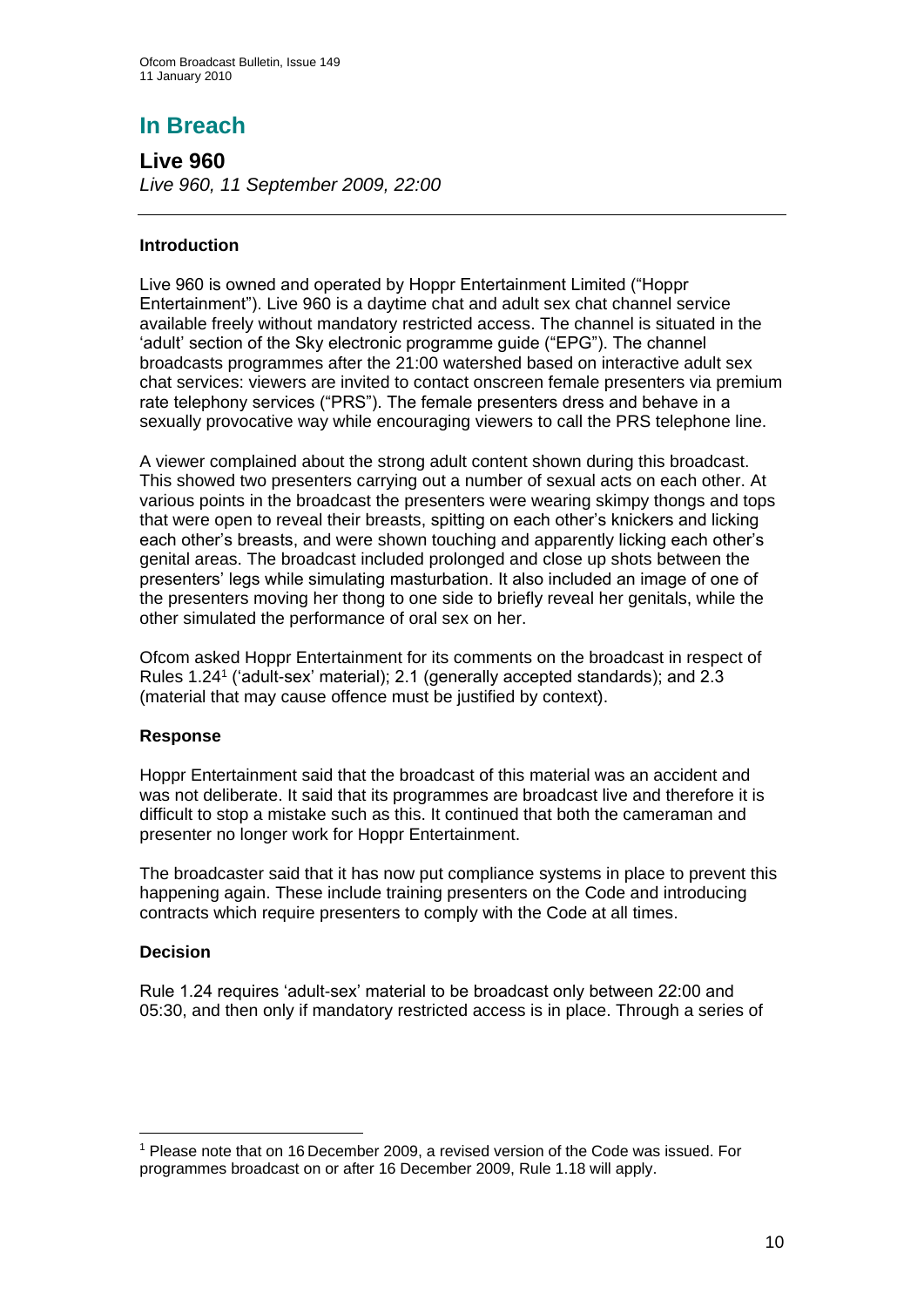1

published findings, and published decisions of the Content Sanctions Committee, Ofcom has made clear what constitutes 'adult-sex' material<sup>2</sup>.

Ofcom noted that the broadcast material complained of showed the two presenters apparently performing oral sex and masturbation on each other (head between legs, licking and touching other presenters' genital areas). In Ofcom's opinion, a viewer could reasonably have perceived some of these sexual acts as real. The presenters were also shown spitting on and licking each other's knickers and one presenter very briefly showed her genitals. Ofcom considered that these images broadcast during the programme were clearly of a strong sexual nature and that the primary purpose of this material was sexual arousal or stimulation.

Ofcom noted that the programme was broadcast after the watershed and on a service operating within the 'adult' section of the Sky EPG. Nonetheless in Ofcom's view this content had insufficient editorial or contextual justification to allow its exceptional transmission without mandatory restricted access on free-to-air television. This content was, in Ofcom's view, 'adult-sex' material and its broadcast was in breach of Rule 1.24, which requires such material to be broadcast only after 22:00 with mandatory restricted access.

The broadcasts were therefore in breach of Rule 1.24 of the Code.

Being 'adult-sex' material the content complained of clearly had the potential to be offensive. Ofcom recognises that broadcasting this material in the 'adult' section of the EPG and after the 21:00 watershed were steps which helped to minimise the potential offence caused to viewers. However, given the strength of the material, which Ofcom considered to be 'adult-sex' material and therefore only suitable for transmission with mandatory restricted access (see above), Ofcom considered that factors such as its location in the 'adult' section of the EPG and the content being broadcast after 21:00 did not justify the broadcast of this material in this instance. Ofcom also notes the possibility of viewers (and in particular children) at this time coming across this material unawares. Ofcom therefore concluded that this content was not justified by the context and was therefore in breach of Rules 2.1 and 2.3 of the Code.

Ofcom notes the compliance measures taken by the broadcaster in response to the transmission of the material. However, given the strength of the content broadcast, Ofcom considered this contravention to be a serious breach of the Code. Ofcom notes that Hoppr Entertainment has been operating a licence for Live 960 since 19 August 2009 and since that time it has been found in breach of its licence conditions and of the Code on separate occasions. Given this, Ofcom is now requiring the licensee to attend a meeting at Ofcom to discuss its compliance procedures. Ofcom also puts Hoppr Entertainment on notice that it must take all necessary and

<sup>2</sup> For example: Sanctions decision against Square 1 Management Limited concerning its channel Smile TV, dated 10 July 2008,

[http://www.ofcom.org.uk/tv/obb/ocsc\\_adjud/SmileTV.pdf;](http://www.ofcom.org.uk/tv/obb/ocsc_adjud/SmileTV.pdf) Breach Finding on SportxxxBabes, Ofcom Broadcast Bulletin 115, dated 11 August 2008;

[http://www.ofcom.org.uk/tv/obb/prog\\_cb/obb115/;](http://www.ofcom.org.uk/tv/obb/prog_cb/obb115/) Breach Finding on SportxxxBabes, Ofcom Broadcast Bulletin 119, dated 13 October 2008;

http://www.ofcom.org.uk/ty/obb/prog\_cb/obb119/; Sanctions decision against Satellite Entertainment Limited concerning its channel SportxxxBabes, dated 26 August 2008, [http://www.ofcom.org.uk/tv/obb/ocsc\\_adjud/sportxxxbabes.pdf;](http://www.ofcom.org.uk/tv/obb/ocsc_adjud/sportxxxbabes.pdf) and Sanctions decision against Satellite Entertainment Limited concerning its channel SportxxxBabes, dated 26 August 2008, [http://www.ofcom.org.uk/tv/obb/ocsc\\_adjud/sportxxxbabes.pdf.](http://www.ofcom.org.uk/tv/obb/ocsc_adjud/sportxxxbabes.pdf)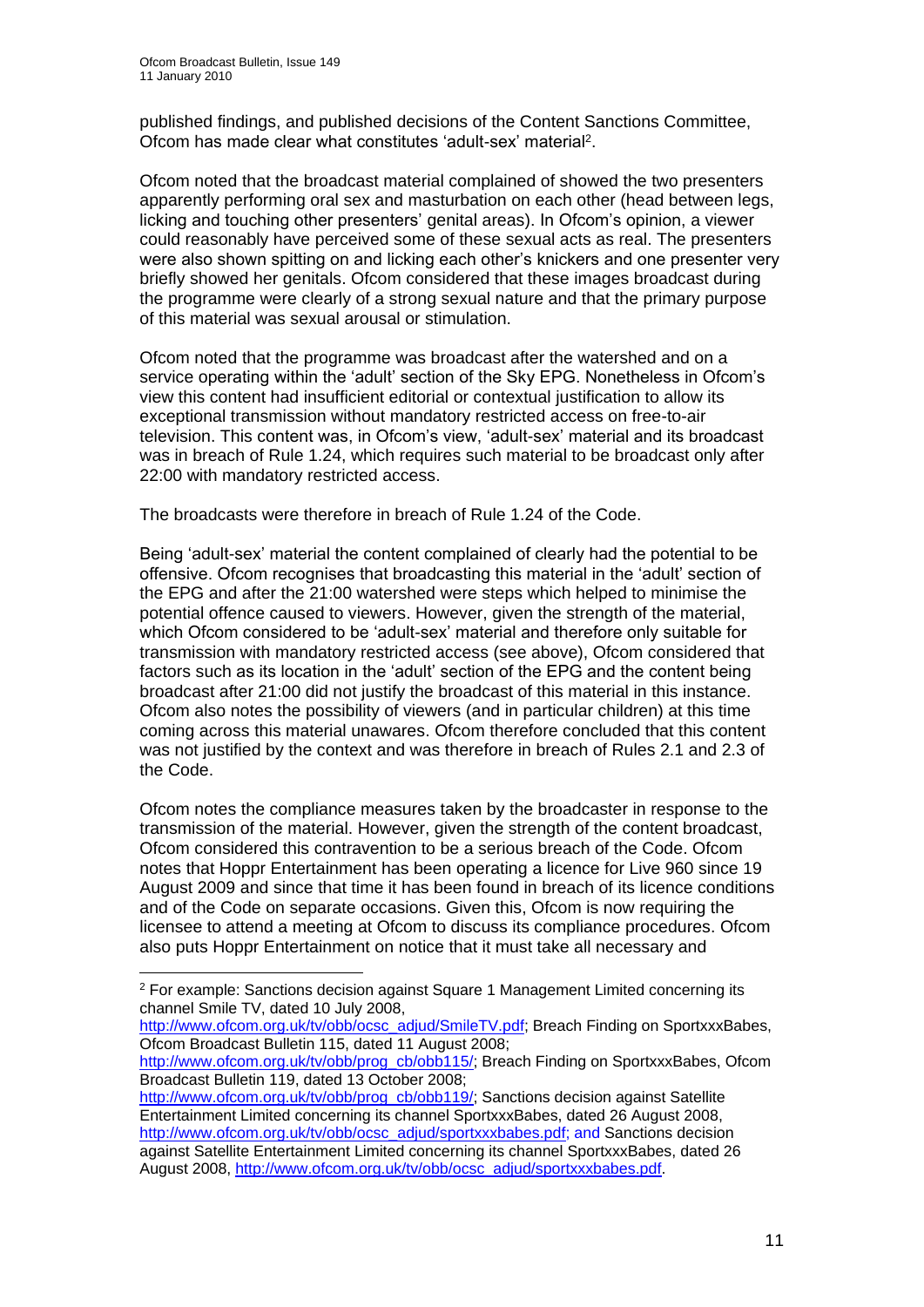appropriate measures to ensure its channels comply with the Code in the future. Ofcom will not expect further breaches of this nature to occur again.

## **Breach of Rules 1.24, 2.1 and 2.3**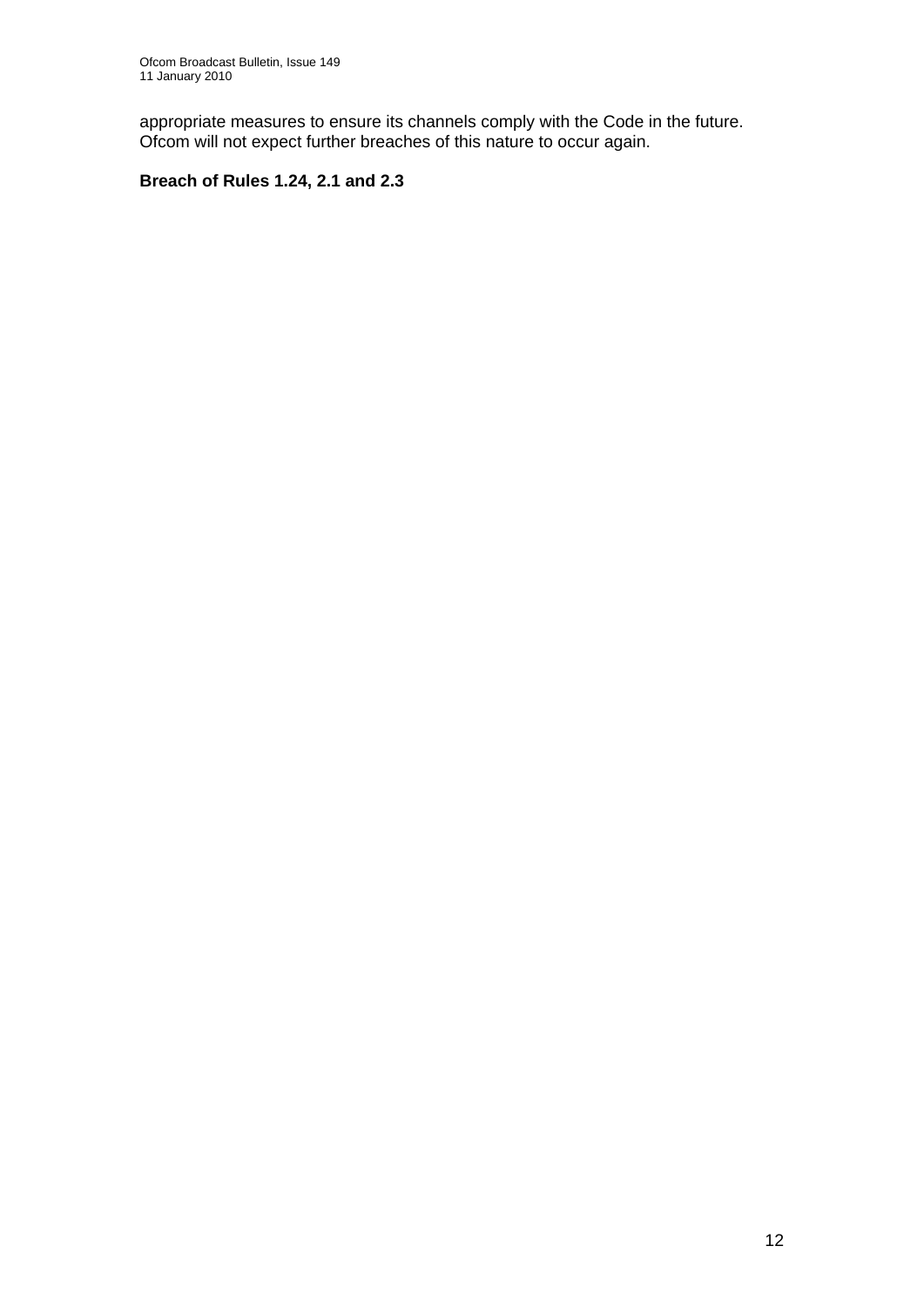## **In Breach**

**Top Shelf TV** *Top Shelf TV, 17 September 2009, 16:45*

## **Introduction**

Top Shelf TV is owned and operated by Playboy TV UK/Benelux Limited ("Playboy" or "the Licensee"). Top Shelf TV is a televised interactive chat channel available freely without mandatory restricted access. The channel is situated in the 'adult' section of the Sky Electronic Programme Guide ("Sky EPG") on Channel 911<sup>1</sup>. Viewers can call a premium rate telephone number and talk to onscreen female presenters. The presenters generally dress and behave in a provocative and/or flirtatious manner.

On 17 September 2009 routine Ofcom monitoring raised concerns about some material broadcast on Top Shelf TV before the watershed at 16:45. A woman, dressed in skimpy black underwear, stockings, suspenders and stilettos repeatedly lay on her back facing the camera with her legs spread wide apart for prolonged periods of time. While doing so she repeatedly thrust her groin area in close-up to camera as though miming intercourse, and stroked and caressed her body in a sexually provocative manner. This material was presented with background music.

Given the time of broadcast in the late afternoon and that it was available without any access restrictions, Ofcom asked the broadcaster to comment with regard to Rule 1.3 (children must be protected by appropriate scheduling from material that is unsuitable for them).

## **Response**

The Licensee initially responded that the programme material in question was supplied by another licensee, Primetime TV ("PTTV"), and Playboy was not responsible for its compliance. Ofcom pointed out however that a licensee remains responsible for complying all material broadcast on its service unless or until Ofcom has agreed otherwise in advance. Playboy therefore reviewed its original response and accepted that it was responsible for the broadcast of this material.

Playboy said that the material Ofcom queried was in fact part of a test broadcast by PTTV and that the Licensee's compliance team had not monitored it when broadcast. Playboy however accepted that the presenter's behaviour was too overtly sexual and unsuitable for the time of broadcast on a channel that was freely available to view. It also confirmed that it has subsequently spoken to PTTV to ensure that such material would not be shown again before the 21:00 watershed.

## **Decision**

Rule 1.3 makes clear that children should be protected from material which is unsuitable for them by appropriate scheduling. Appropriate scheduling is judged

<sup>1</sup> <sup>1</sup> Playboy TV UK/Benelux Limited transferred its licence for Top Shelf TV to Just4USTV Ltd on 22 September 2009. Just4USTV is a wholly owned subsidiary of Playboy TV UK/Benelux Ltd. From 22 September 2009, JUST4USTV began broadcasting a channel called Elite on EPG number 911.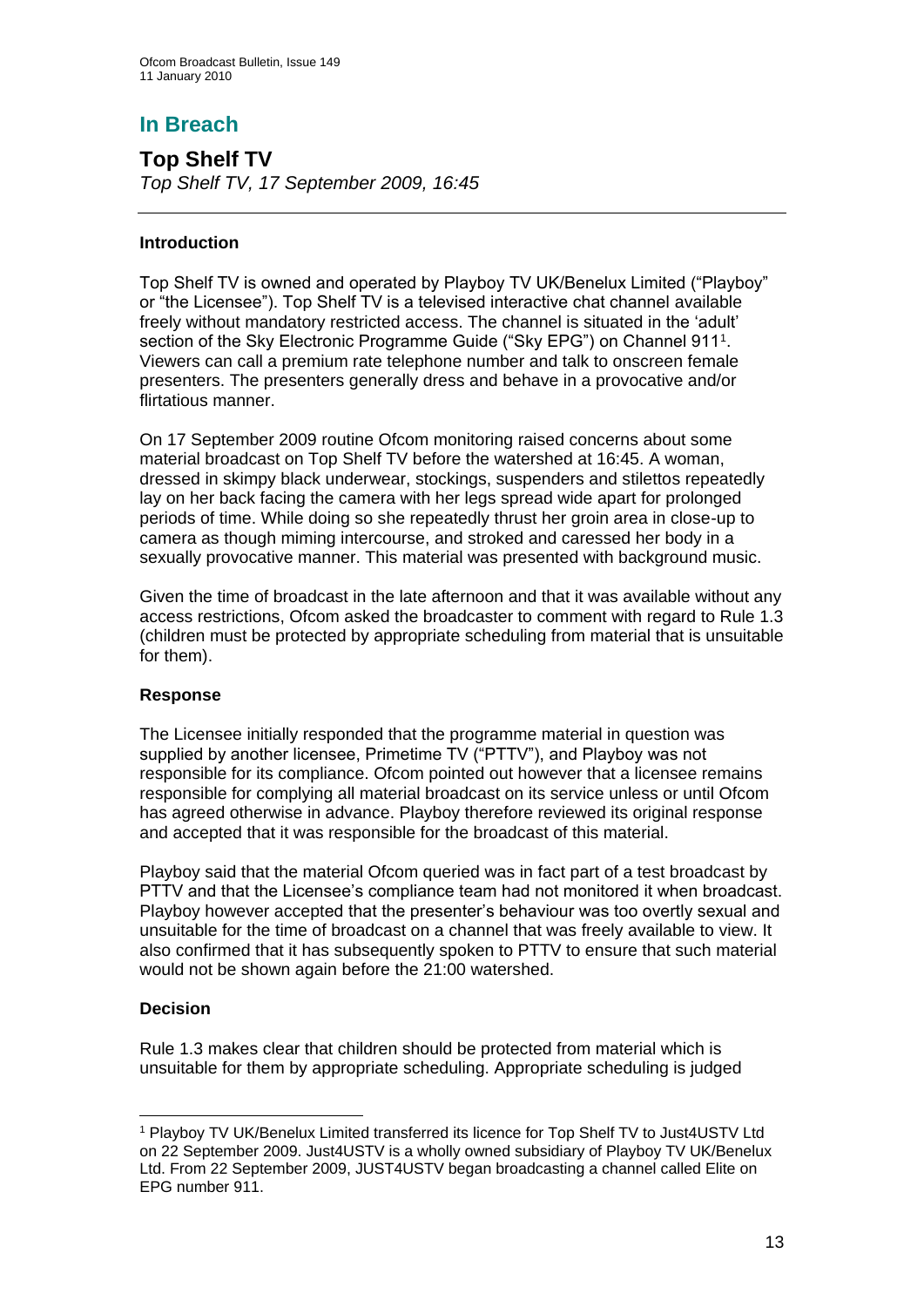according to factors such as the nature of the content, the nature of the channel and the time of broadcast.

The behaviour of presenters for daytime chat services must not at any time appear to mimic or simulate sexual acts before the watershed. In this case the female presenter dressed in skimpy underwear adopted various sexual positions including lying on her back with her legs wide open for prolonged periods of time and thrusting her groin repeatedly in close up to camera as though miming sexual intercourse, while stroking her thighs and buttocks. In Ofcom's opinion the sexual imagery shown to viewers had no editorial context other than sexual stimulation. It was therefore not editorially justified. In Ofcom's view the repeated actions and sexual positions of the presenter were intended to be sexually provocative in nature. In light of this behaviour, together with its lack of editorial justification, in Ofcom's view (and admitted by Playboy) this material was clearly unsuitable for children.

Given the sexual nature of the content, the location of the channel in the 'adult' section of the EPG and its scheduling at 16:45 were not sufficient to provide adequate protection to prevent children from viewing this material. Ofcom has repeatedly made clear that the location of a channel in the 'adult' section of the Sky EPG, available freely without mandatory restricted access, does not in itself provide adequate protection to under-eighteens from inappropriate material. Therefore the material breached Rule 1.3<sup>2</sup> .

## **Breach of Rule 1.3**

1 <sup>2</sup> Bang Babes 'Tease Me' Finding, The Pad 'Tease Me 2' Finding and Note to Daytime and Adult Sex Chat Service Broadcasters in Bulletin 137 at

[http://www.ofcom.org.uk/tv/obb/prog\\_cb/obb137/;](http://www.ofcom.org.uk/tv/obb/prog_cb/obb137/) Freeview promotions for Playboy in Bulletin 139 at [http://www.ofcom.org.uk/tv/obb/prog\\_cb/obb139/Issue139.pdf,](http://www.ofcom.org.uk/tv/obb/prog_cb/obb139/Issue139.pdf) Bang Babes 'Tease Me 2' in Bulletin 120 at [http://www.ofcom.org.uk/tv/obb/prog\\_cb/obb120/.](http://www.ofcom.org.uk/tv/obb/prog_cb/obb120/)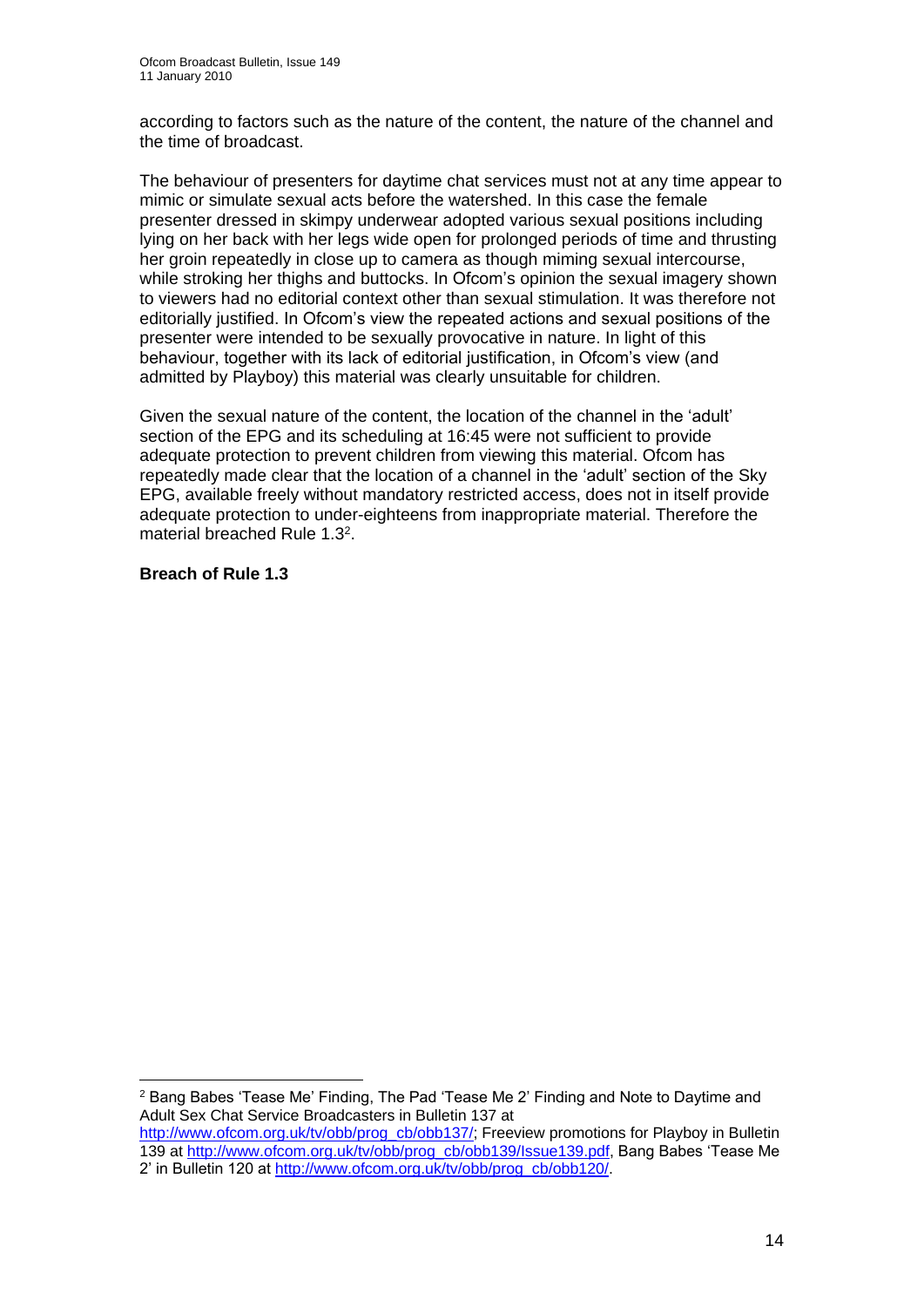# **In Breach**

# **MTV Live: Isle of MTV music festival, featuring Lady Gaga**

*MTV One, 2 November 2009, 16:00*

## **Introduction**

MTV is a music channel available on satellite and cable platforms. The Isle of MTV music festival took place in July 2009 and featured a number of pop musicians. This programme included a 30 minute performance by Lady Gaga which was recorded at the festival and transmitted on 2 November 2009. During her performance, Lady Gaga addressed the audience and said *"put your hands up in the air and dance, you motherfuckers".* One viewer complained about the broadcast of the word "motherfuckers" at 16:00 on a week day at a time when children could be watching.

Ofcom asked MTV Networks Europe ("MTVNE"), which complies the channel, for its comments under Rule 1.14 (the most offensive language must not be broadcast before the watershed) of the Code.

## **Response**

MTVNE unreservedly apologised for the transmission of the language and explained that the programme was broadcast in error.

MTVNE explained that the programme was originally produced and edited by its sister company in Italy and then viewed and complied by its compliance team at MTV in London with all the offensive language removed. After the material was complied, MTV in London requested the Italian office to make technical alterations to the programme's sound track. The Italian office mistakenly used the original, unedited audio of the concert to make the changes however, and this error resulted in the offensive language being made intelligible again on the soundtrack.

MTVNE outlined the extensive steps it took when it became aware of the broadcast of this offensive language. These included: writing to the complainant and transmitting an apology to viewers the following week; and introducing further compliance checks on all material delivered from Italy.

## **Decision**

Ofcom research on offensive language<sup>1</sup> identified that the word "fuck" and its derivatives were considered by viewers to be very offensive. Ofcom notes MTVNE's apology for the broadcast of this offensive language and the action MTVNE has taken since it became aware of its transmission, including an on-air apology and the introduction of further compliance checks.

However, Rule 1.14 of the Code states unequivocally that "the most offensive language must not be broadcast before the watershed…". Therefore the broadcast of this language before the watershed in this instance is a breach of Rule 1.14.

## **Breach of Rule 1.14**

<sup>1</sup> <sup>1</sup> Language and Sexual Imagery in Broadcasting: A Contextual Investigation", September 2005.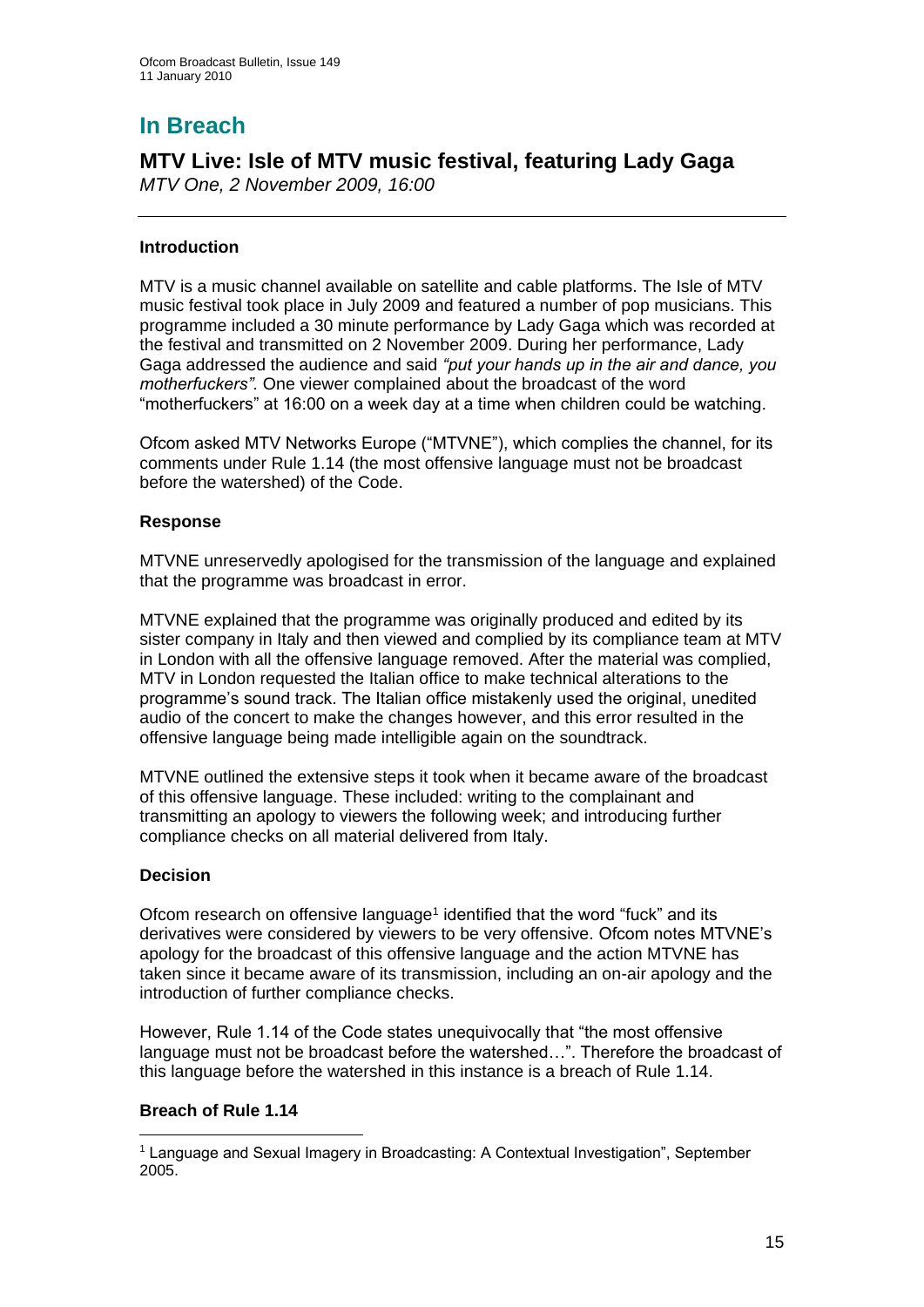# **In Breach**

## **Club Paradiso**

*Club Paradiso, 24 October 2009, 05:30* 

## **Introduction**

Club Paradiso is an interactive adult sex chat service available freely without mandatory restricted access. The channel is situated in the 'adult' section of the Sky electronic programme guide ("EPG"). The channel broadcasts programmes based on interactive 'adult' sex chat services: viewers are invited to contact on-screen female presenters via premium rate telephony services ("PRS"). The female presenters dress and behave in a sexually provocative way. A viewer made a complaint about the programme.

Ofcom sought a recording of the programme complained of from Chat Central, which is the licence holder for Club Paradiso.

## **Response**

Between 28 October and 30 November 2009 Ofcom was in correspondence with Chat Central seeking a recording of the programme. During this time Chat Central failed to meet a number of deadlines set by Ofcom. Eventually it provided Ofcom with a recording of the programme, but it was not 'as broadcast' quality (i.e. it did not contain some of the on-screen text that had apparently been part of the actual broadcast).

Ofcom sought clarification from Chat Central about its reasons for delay in responding to Ofcom's request and the quality of the recording provided.

Chat Central said that it believed it had been misled by a member of staff about his handling of Ofcom's request (for example he claimed to have sent the recording to Ofcom when this had not happened), and there had been an increased workload caused by various issues during the company's first eight weeks of trading.

Chat Central confirmed that following this incident, it had employed two more staff and immediately changed to a new recording system that was able to record its output in 'as broadcast' quality, 24 hours a day.

## **Decision**

It is a condition of all broadcast licences that the licensee adopts procedures for the retention and production of recordings and provides these recordings to Ofcom "forthwith" if requested. Further, the recordings should be 'as broadcast' (i.e. the same quality in terms of both sound and picture as when originally transmitted).

In this case, Chat Central failed to respond to Ofcom's request for recordings 'forthwith' and had not put procedures in place to ensure their programme recordings were 'as broadcast'.

Taking these factors into account Ofcom has found Chat Central in breach of its licence condition for failing to retain recordings of their output in 'as broadcast' quality and for failing to provide the deal with a request for recordings "forthwith".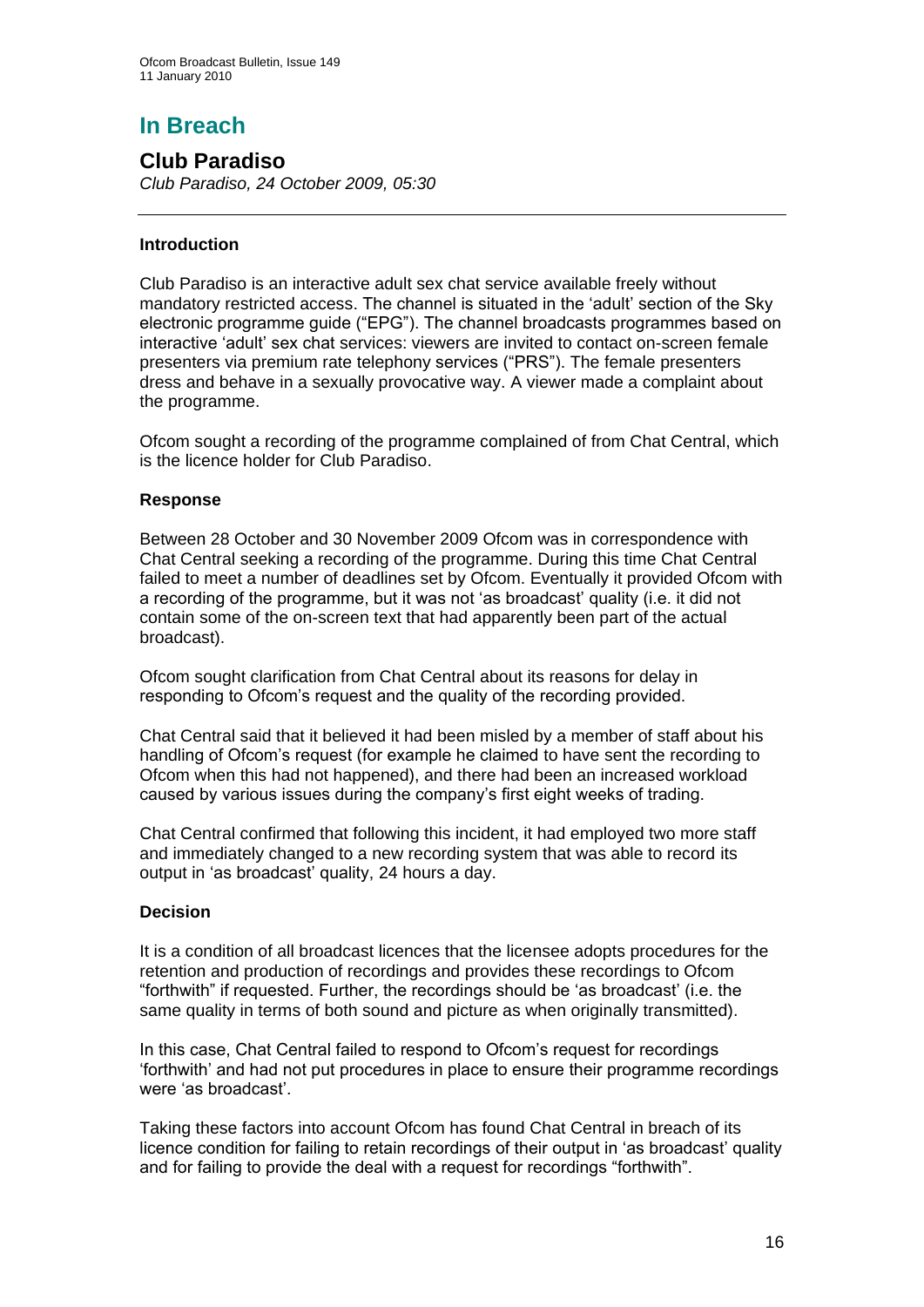This is a serious and significant breach of the broadcaster's licence and will be held on Chat Central's compliance record.

## **Breach of Licence Condition 11 (retention and production of recordings)**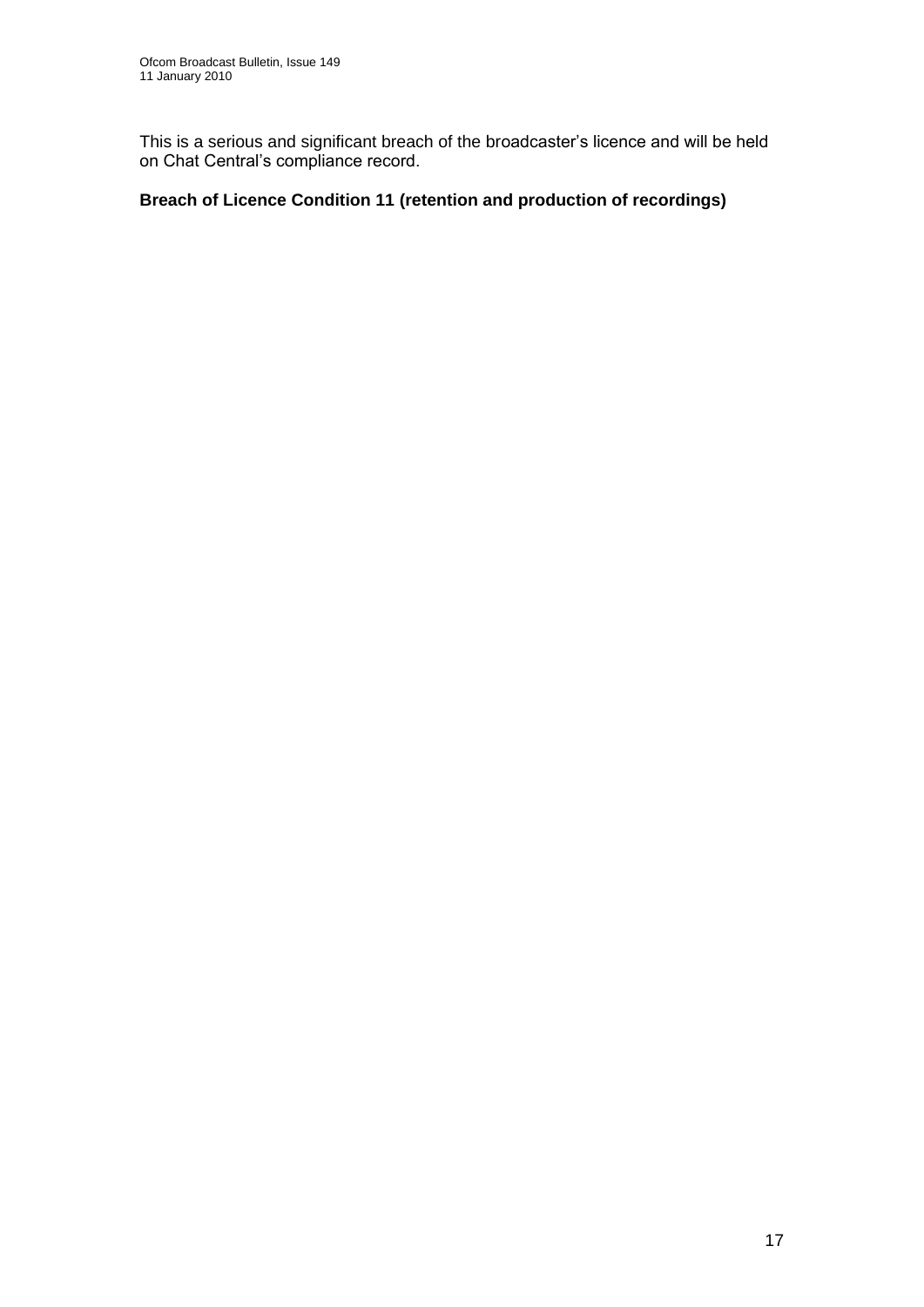# **Resolved**

**F1: Grand Prix** *BBC1, 1 November 2009, 12:10* 

## **Introduction**

On 1 November 2009, BBC 1 broadcast the Formula 1 Grand Prix, live from Abu Dhabi. Immediately after the race, cameras followed the drivers as they left their cars and presented themselves for the official post-race weigh-in. This part of the live coverage captured an impromptu conversation between the podium drivers, Sebastian Vettel, Mark Webber and Jenson Button, during which Jenson Button said *"fuck, I should have waited".*

Ofcom received one complaint from a viewer who considered this language was inappropriate given the programme's afternoon scheduling. Ofcom sought the broadcaster's comments under Rule 1.14 of the Code (the most offensive language should not be broadcast before the watershed).

## **Response**

The BBC said that the post-race coverage was supplied by a third party, Formula One Management ("Formula One"), and therefore the BBC had limited control over the output and the conduct of the drivers. However, it stressed that it asked Formula One to remind drivers that their conversations would be broadcast live and must not swear, and that Formula One had given the drivers this reminder.

The BBC regretted the broadcast of the word, but maintained that the majority of viewers would understand that live coverage of the "highly charged atmosphere surrounding sporting events" may occasionally contain strong language. The BBC also referred to: the subsequent apology given by the programme commentator on air; the context of the non-aggressive friendly banter in which the word was used; and the fact that the BBC ensured that the offensive language was not shown in any repeat or on the iPlayer. It stated that these factors mitigated any offence caused.

To minimise the likelihood of recurrence, the BBC said it would, in future, make every effort to dip or mask the sound if there is an indication of the impending use of strong language.

## **Decision**

Our research indicates that the word "fuck" and its derivatives are an example of the most offensive language.

Ofcom accepts that 'live' broadcasting poses special compliance challenges for broadcasters, especially when the coverage is supplied by a third party. Ofcom also appreciates that viewers value 'behind the scene' moments that provide a close-up insight into the post-race activities of drivers. However, such broadcasts (live, 'fly-onthe-wall', and filmed by a third party, where the coverage is largely out of the broadcaster's hands) can carry risks for compliance and so the broadcaster must take all reasonable steps to ensure compliance with the Code.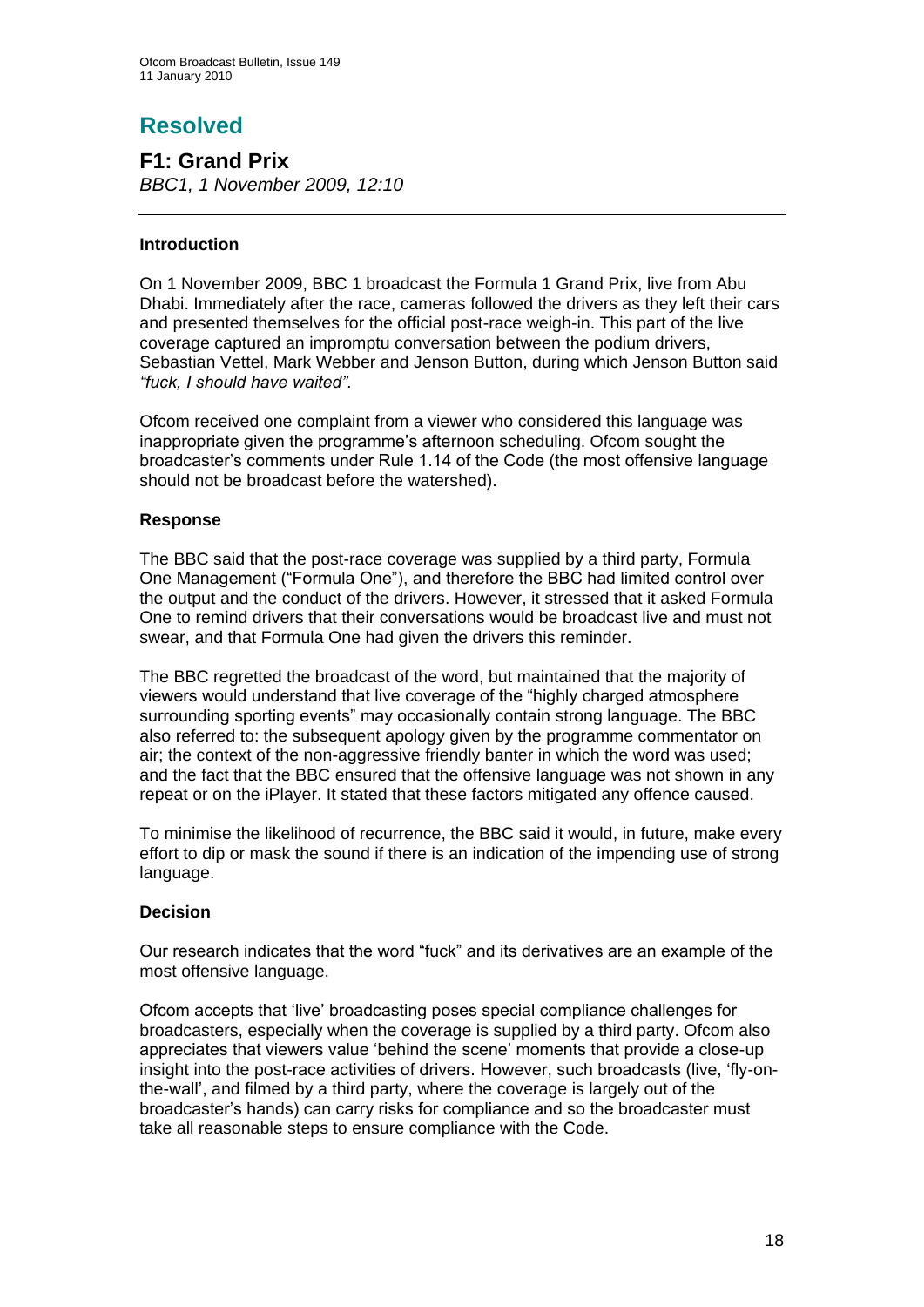Ofcom notes that the BBC does ask Formula One to remind drivers to take care not to swear, and that the BBC plans to reduce the risk of a similar incident happening again through dipping or masking the sound if there is an indication of the impending use of strong language. Ofcom also notes that the BBC transmitted an on air apology. In light of these factors, including the context and tone of this use of strong language, Ofcom has decided that the matter is resolved.

## **Resolved**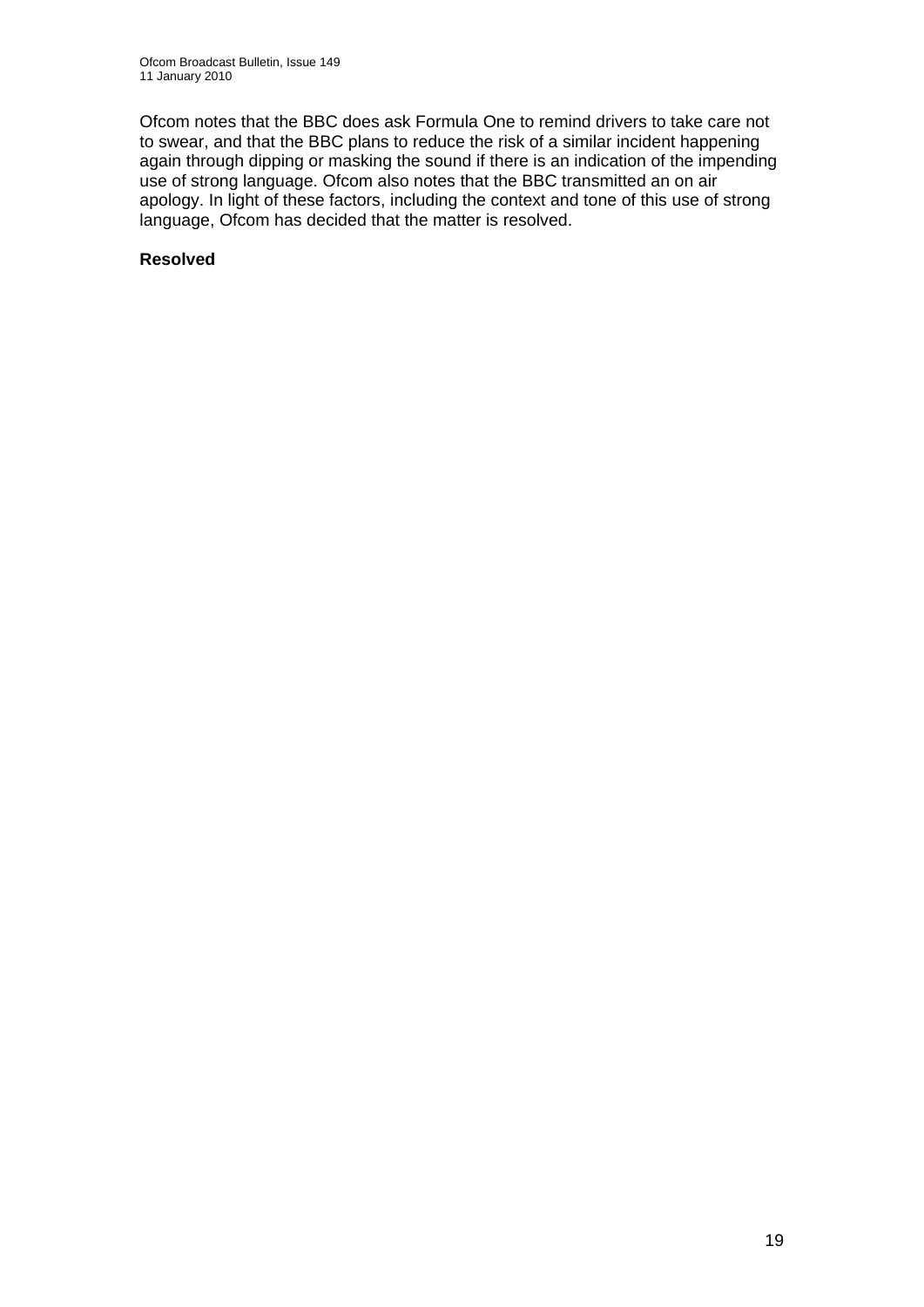## **Fairness and Privacy Cases**

## **Not Upheld**

## **Complaint by Ms Emma Czikai**

*Britain's Got Talent, ITV1, 9 May 2009* 

**Summary:** Ofcom has not upheld this complaint made by Ms Emma Czikai of unfair treatment in the programme.

This edition of the programme included footage from Ms Emma Czikai's performance as a solo singer. After she had sung the first line of "You Raise Me Up", Piers Morgan activated his buzzer and Ms Czikai stopped singing. She was given the chance to start again, but after she had sung the first line Simon Cowell activated his buzzer. Ms Czikai responded by saying *"Start it [the music] again"*. As the audience chanted *"Off! Off! Off!"*, Ms Czikai shouted *"Shut up!"* before starting the song for a third and final time. Amanda Holden activated her buzzer when Ms Czikai reached the chorus of the song. After finishing her performance Ms Czikai expressed a number of concerns about the sound equipment, namely, the microphone and the volume of the backing track.

In summary Ofcom found the following:

- The programme portrayed the way events unfolded fairly and did not make any omissions that resulted in unfairness.
- There was no evidence to suggest that the programme makers had provided Ms Czikai with an assurance that all of the "prejudicial material" would be removed from the programme as broadcast.
- There was no obligation, in the interests of fairness, on the programme makers to provide a link between the original programme and an edition of its sister programme in which Ms Czikai appeared.

## **Introduction**

On 9 May 2009, ITV1 broadcast an episode of its talent show, *Britain's Got Talent.* The programme features a number of contestants who perform a variety of acts in front of three judges ("the panel judges") and a live audience. The contestants have a limited time in which to perform their act, but their performances can be brought to an early conclusion if all three panel judges press the buzzers in front of them. After each performance, the panel judges gave their opinion of the performance and then voted whether or not the contestant was good enough to go through to the semi-final stage of the competition. The complainant, Ms Emma Czikai, performed in the programme as a solo singer.

The programme presenters, Anthony McPartlin and Declan Donnelly ("Ant and Dec"), interviewed Ms Czikai immediately before she went on stage to perform. Following a brief conversation with Simon Cowell, Ms Czikai's backing music began and she started singing. After she had sung the first line of her song, "You Raise Me Up", Piers Morgan activated his buzzer. Ms Czikai stopped singing and said to him: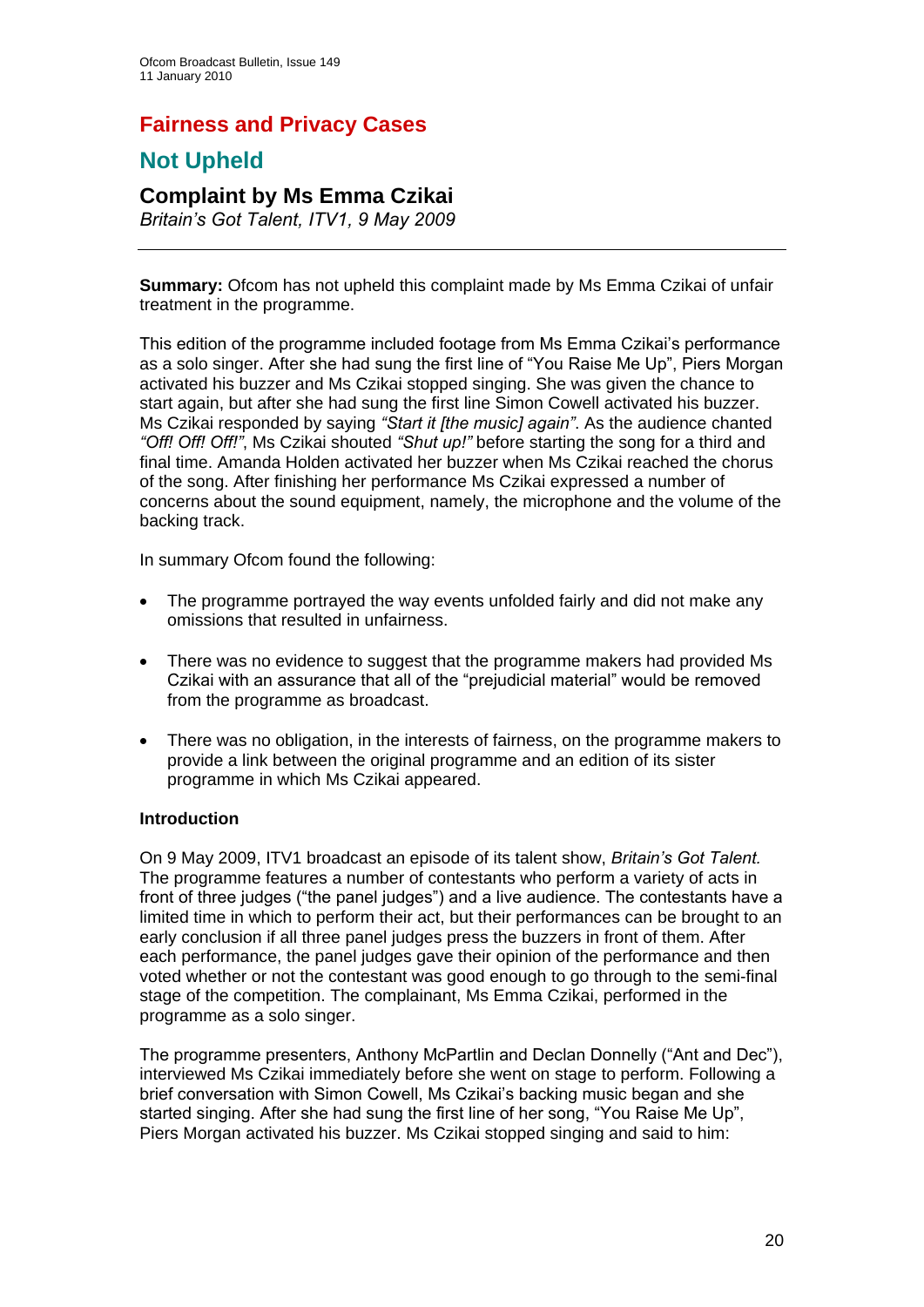*"I knew you'd do that! Let me start again...That was rotten. Not taking your buzz. They buzz, ok; you buzz, no way!"*

Ms Czikai began to sing again and after she had sung the first line of the song, Simon Cowell activated his buzzer. Ms Czikai responded to this by saying *"Start it [the music] again"*. At this point, the audience chanted *"Off! Off! Off!"* she shouted *"Shut up!"* before starting to sing for a third time. Amanda Holden activated her buzzer when Ms Czikai reached the chorus of the song.

Following Ms Czikai's performance, Simon Cowell said to Ms Czikai:

*"*...*And I think I speak on behalf of everyone; you have a horrible singing voice Emma."*

Ms Czikai replied:

*"You don't think it might be that perhaps the backing track is too loud?"*

Later in the conversation, Ms Czikai said that she was not used to the *"particular microphone", to which* Simon Cowell replied:

*"Emma, Emma, reality check here, it's not the music; it's not the microphone; it's you".*

The programme then showed footage from a further interview between the programme presenters and Ms Czikai before moving on to the next act.

Ms Czikai complained to Ofcom that she had been treated unfairly in the programme as broadcast.

## **The Complaint**

### **Ms Czikai's case**

In summary, Ms Czikai complained that she was treated unfairly in the programme as broadcast in that:

a) The programme was unfairly edited and unfairly portrayed her and her performance.

In particular, Ms Czikai said that the broadcast footage:

- i) Did not show that she had tried to exit the stage and had been called back three times by Simon Cowell on the understanding that the volume of the music would be adjusted to enable her to sing, but it wasn't.
- ii) Did not show that she had asked throughout her performance for the music to be reduced in volume to enable her to hear herself sing.
- iii) Did not show that she had asked to sing without the music and the microphone to prove that she could sing.
- iv) Only showed her pre-performance comment that *"There are a lot of people out there who think they can sing but can't"*, which made her appear arrogant because the rest of her comment was not included: "but what I think doesn't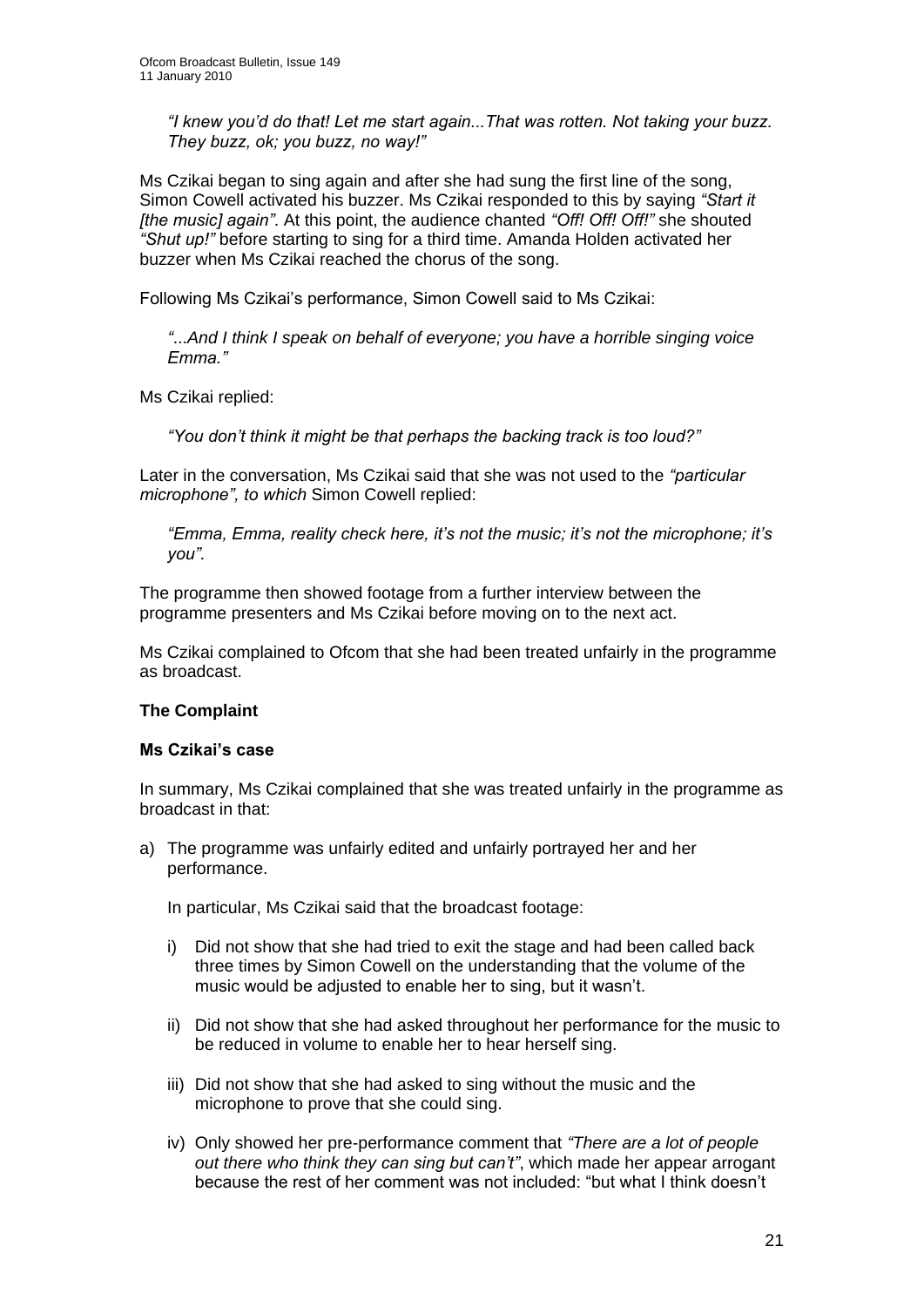matter. What matters is what the public think because different styles appeal to different people and at the end of the day it takes a lot of guts to get up on stage and sing and anyone who does deserves commendation for that".

- v) Included footage of her refusing to "take a buzzer" from Piers Morgan but did not include her qualifying her refusal by saying "because you are biased against me".
- b) She only agreed to allow the footage of her performance to be broadcast on the basis that all of the "prejudicial material" was removed from the programme, but that no other footage was removed. This did not happen.
- c) The *Britain's Got Talent* broadcast on 9 May 2009 did not link to the *Britain's Got More Talent* of 25 May 2009 in which she later appeared, where she had been provided a fairer environment in which to perform.

Ms Czikai said that she had given her consent for footage of her performance to be included in the 9 May 2009 broadcast based upon promises by the programme makers that her appearance on the sister programme would be seen by all those who saw her main audition*,* and that *Britain's Got Talent* would include a link to the sister programme to help ensure that.

## **The Broadcaster's case**

In summary, Channel Television Limited ("Channel TV"), an ITV Licence holder, responsible for the compliance of the programme on behalf of the ITV Network ("ITV1") responded to Ms Czikai's complaint of unfair treatment.

- a) In relation to the complaint that the programme was unfairly edited and unfairly portrayed Ms Czikai and her performance, Channel TV responded as follows:
	- i) Channel TV said that, as regards attempts to leave the stage, Ms Czikai was mistaken and that the unedited footage of her performance clearly showed that she made no such attempt but remained in her performance spot throughout. Channel TV said that Ms Czikai made no mention of leaving the stage and that instead she requested (and was given) a second and third attempt at performing the song after both Piers Morgan and then Simon Cowell "buzzed" her as she sang. Channel TV said that no reference was made at any time during her performance to "adjusting the volume of the music". The only reference to the volume came after her performance finished.
	- ii) As regards the volume of the music, Channel TV said that Ms Czikai was again mistaken and that the unedited footage clearly showed that the only mention of the volume of the music came after Ms Czikai had finished her performance, when she remarked, in response to criticism from the judging panel, *"You don't think it might be that the backing track is perhaps a little too loud?"*. Channel TV said that at no point during her performance did she request that the volume of the backing track be adjusted.
	- iii) With reference to Ms Czikai asking to sing without the music and the microphone, Channel TV said that Ms Czikai was again mistaken and that the unedited footage showed that it was only after she had had three attempts at her performance and all three judges had "buzzed" her off, that she remarked in response to the judges' comments: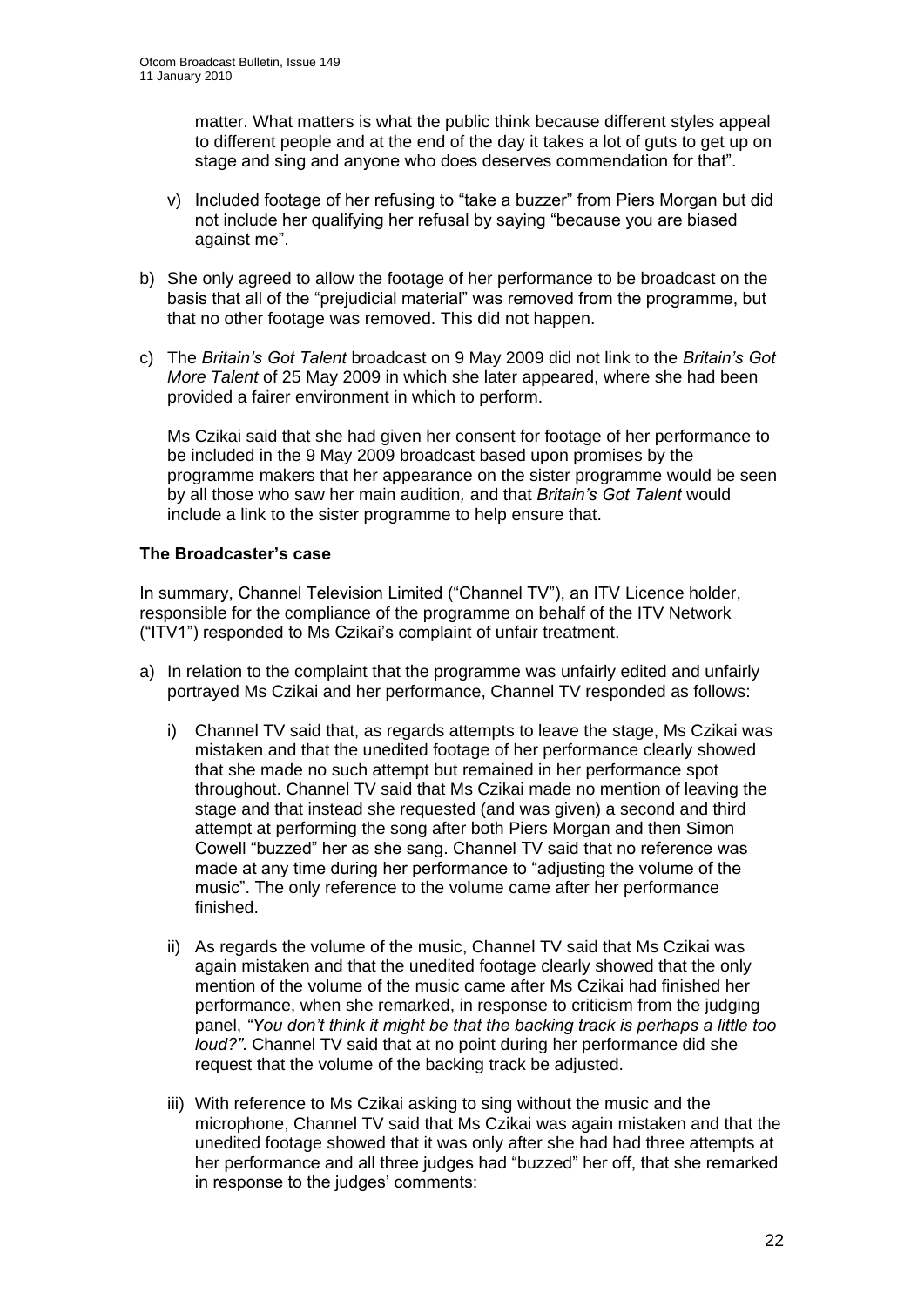*"Let me sing it without this microphone…"*

Channel TV said that Ms Czikai did not ask to sing without the music and that this suggestion was actually made by Simon Cowell, who said:

*"OK how about you sing it with the microphone turned off and no music?"*

Ms Czikai did not respond in the affirmative to this but instead repeated her previous request to sing without the microphone and went on to say:

*"Simon, in all fairness I accept what you're saying but in all fairness I'm not very happy with this microphone, I'm not blaming the microphone I'm just saying I've never used it before…"*

Channel TV said that the microphone used by Ms Czikai was the one used by all the performers and had been in use all morning during that day's performances and continued to be used for those who appeared after Ms Czikai, with no technical faults noted by the experienced sound technicians.

- iv) As regards the footage of Ms Czikai's interview, Channel TV said that the footage included in the programme was not chosen or edited in such a way as to deliberately make Ms Czikai *"appear arrogant"*. It said that the edited extract used did not give the impression that she was speaking arrogantly *a*nd would have been appreciated by viewers as a correct comment. Channel TV said that the programme makers edited several longer passages of Ms Czikai's interview, in which she gave her thoughts on other performers, into more editorially pertinent lines. It said that the edited version complained of was a fair representation of Ms Czikai's thoughts and opinions as expressed on the day.
- v) As regards Ms Czikai's refusal to take a buzzer from Piers Morgan, Channel TV said that Piers Morgan did not express any animosity towards Ms Czikai when she took to the stage and treated her with courtesy throughout. The unedited footage showed that Ms Czikai seemed to interpret his attempts at cheerful conversation as being in some way an attack, culminating in her telling him to *"shut up"*.

Channel TV said that the programme showed Ms Czikai calling Piers Morgan to account for buzzing so soon after her performance began and the roar of approval of the audience and Ant's delight in her response to such an immediate dismissal of her singing abilities. It said that the edited footage used in the programme as broadcast was overwhelmingly positive and demonstrated that her refusal to accept Piers Morgan's opinion after such a short time was approved by everyone.

Channel TV said that, given that there was no basis for Ms Czikai's assertion that Piers Morgan did not like her, it was editorially essential to remove this claim to avoid puzzling viewers. This brief edit was justified and the programme as broadcast was a fair summary of the events.

b) In relation to the complaint that Ms Czikai had only agreed to footage of her being broadcast on the basis that all of the "prejudicial material" was removed from the programme, Channel TV said that there was no prejudice towards Ms Czikai. It said that Ms Czikai did tell the judges that she had received some "nasty"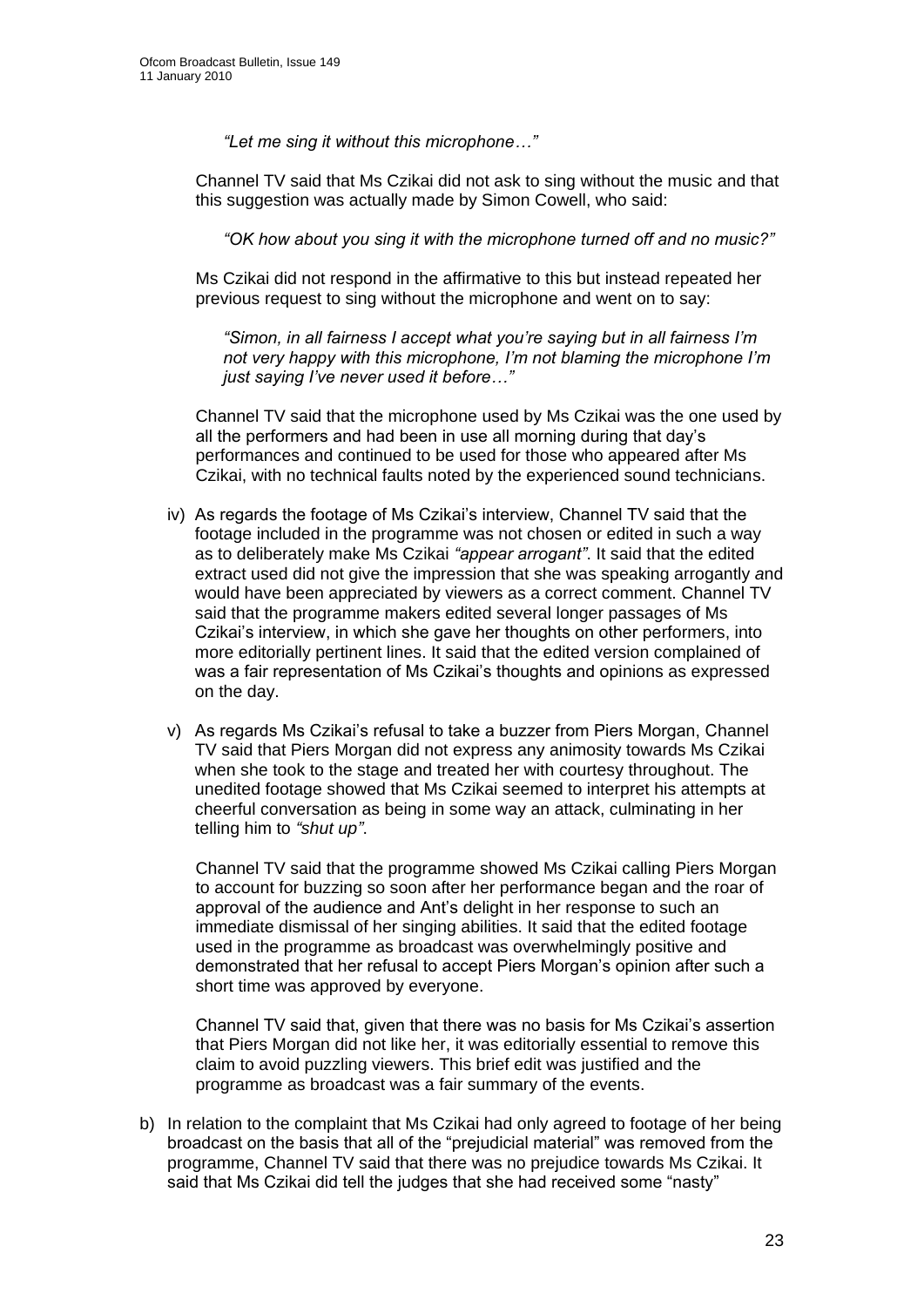comments from judges at music festivals, but Simon Cowell suggested that she should "put that to one side". It said that none of this material was included in the programme as broadcast as it was deemed to be editorially irrelevant. Channel TV said that Ms Czikai had talked at length about her experiences at music festivals in her interviews in the Holding Room, but that none of this footage was included in the show. The panel judges were not aware of this material, and in any event, Channel TV said that Ms Czikai did not mention any specific comments that may have been made to her.

Channel TV said that Amanda Holden did not say "the adjudicators were right you can't sing" at any point during Ms Czikai's performance. However, her comment that *"I just can't see how she can't see she can't sing"* was included in the programme as broadcast. Channel TV said that the line quoted by Ms Czikai as proof of prejudice did not appear in either the programme as broadcast nor in the unedited footage of her performance.

Channel TV said that Ms Czikai claimed that she had left the stage and was then asked to come back, but it said that she was mistaken, as it was clear from the unedited footage that she did not leave the stage during her performance and was not called back by Simon Cowell. It said that none of the material included in the programme was shown out of context, as claimed in her complaint.

Channel TV said that Ms Czikai signed a release form before performing and so her consent had been obtained at that point. It said that Ms Czikai's conversation with the series producer had occurred as a matter of professional courtesy and was not an attempt to secure her consent to broadcast the footage. Channel TV said that there was no prejudice against Ms Czikai and indeed any mention of negative comments made previously about her singing ability was initiated by Ms Czikai, not expanded upon to the panel judges and not included in the programme as broadcast.

c) As regards Ms Czikai's complaint that the broadcast on 9 May 2009 did not include a link to *Britain's Got More Talent*, broadcast on ITV2 on 25 May 2009, in which she said she was given a fairer environment in which to perform, Channel TV said that Ms Czikai was mistaken in believing that she was promised that her live broadcast on *Britain's Got More Talent* would be seen by all those who saw the first audition and that a link would be made between the two programmes to help ensure that. It said that the programme broadcast on ITV2 included a reference to Ms Czikai's previous appearance in *Britain's Got Talent*, but that editorially a link of the sort that Ms Czikai appeared to envisage was impossible, not least because of the length of time between the two broadcasts.

Channel TV said that the programme makers made all possible attempts to ensure that Ms Czikai had a positive memory of her *Britain's Got More Talent* experience. It said she was allowed a proper sound check before recording her contribution to it. Channel TV said she sang live but that her performance was pre-recorded to ensure that she was entirely happy with the way she sounded.

Channel TV said that Ms Czikai had demonstrated in her Holding Room interview that she was familiar with the format of the programme and the performance in front of an audience and panel of judges, commenting:

*"…but this is just about as stressful as it can get isn't it, because it's no rehearsals, no prior knowledge of the stage or the equipment, adjudication*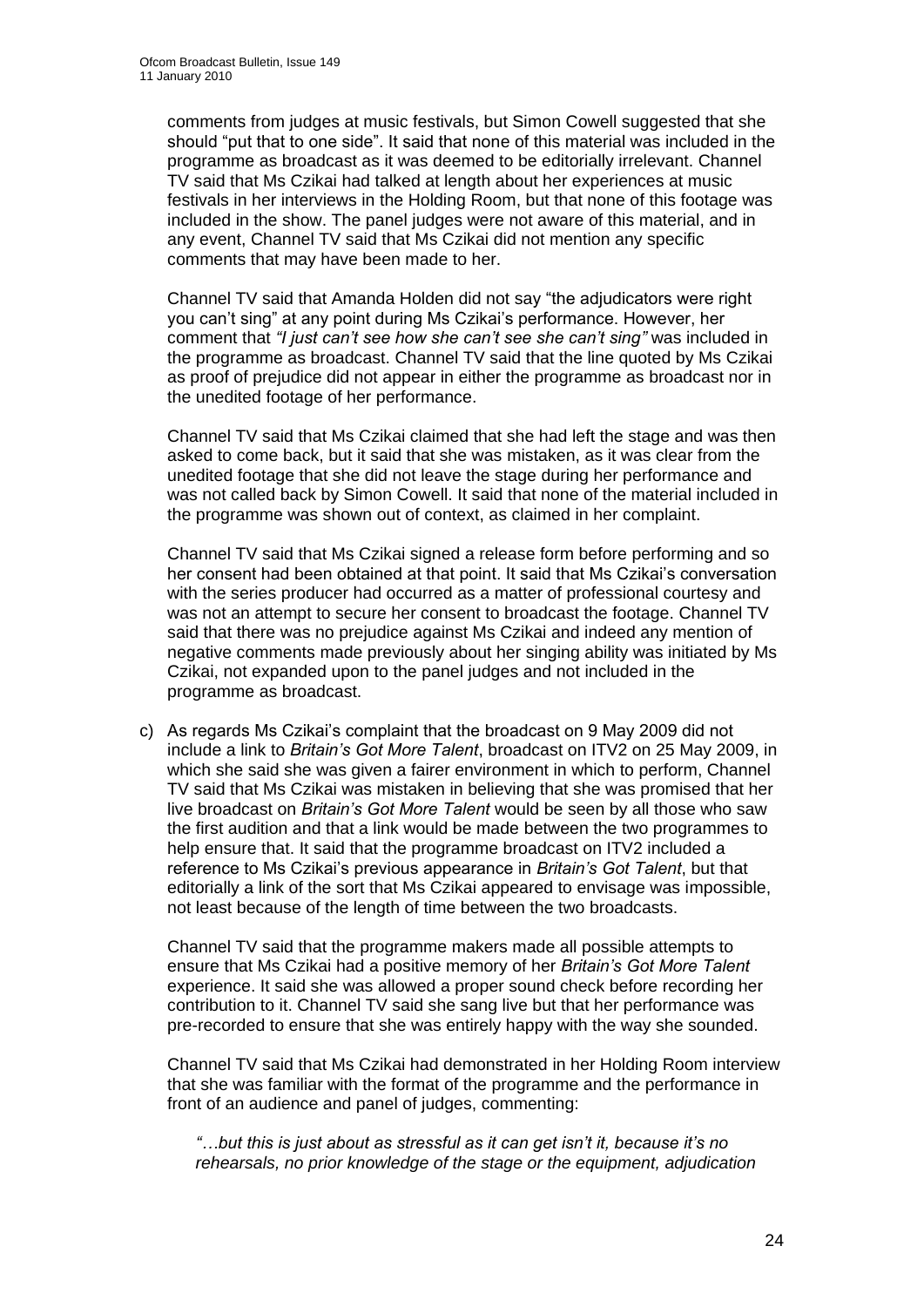*and an audience who are quite prone to booing if you make an error so you can't get much more stressful than that, could you really, so, you know".*

Channel TV said that Ms Czikai's active and willing participation in the making of the programme was a clear indication that she had given consent for her contribution to be used in the programme.

## **Decision**

Ofcom's statutory duties include the application, in the case of all television and radio services, of standards which provide adequate protection to members of the public and all other persons from unfair treatment and unwarranted infringement of privacy in, or in the making of, programmes included in such services.

In carrying out its duties, Ofcom has regard to the need to secure that the application of these standards is in the manner that best guarantees an appropriate level of freedom of expression. Ofcom is also obliged to have regard, in all cases, to the principles under which regulatory activities should be transparent, accountable, proportionate and consistent and targeted only at cases in which action is needed.

Ms Czikai's complaint was considered by Ofcom's Executive Fairness Group. In reaching its decision, Ofcom considered all the relevant material provided by both parties. This included recordings of the programmes as broadcast and transcripts, both parties written submissions and recordings and transcripts of unedited material. In its considerations, Ofcom also took into account of its Broadcasting Code ("the Code").

## *Unfair Treatment*

a) Ofcom first considered Ms Czikai's complaint that the programme was unfairly edited and that the programme unfairly portrayed her and her audition

In considering this complaint, Ofcom took into account Rule 7.1 of the Code, which states that broadcasters must avoid unjust or unfair treatment of individuals in programmes. Ofcom also considered Practice 7.6 which states that when a programme is edited, contributions should be represented fairly.

Ofcom first noted that the decision as to what material is included in a programme is a matter of editorial discretion. However, such editorial discretion comes with the responsibility to ensure that the material facts have not been presented unfairly.

i) Ofcom first considered the complaint that the broadcast footage did not show that Ms Czikai had tried to exit the stage and was called back three times.

In considering this head of complaint, Ofcom examined the unedited footage of Ms Czikai's performance. Ofcom noted that Ms Czikai stopped singing after the second buzzer was activated, as it seemed she was under the false impression that the performers were to stop their performance at this point:

Ms Czikai: "Two buzzes and you're out. Start it again!"

Piers Morgan: "She's got one more."

Ms Czikai: "Shut Up!" (to audience, then starts to sing again)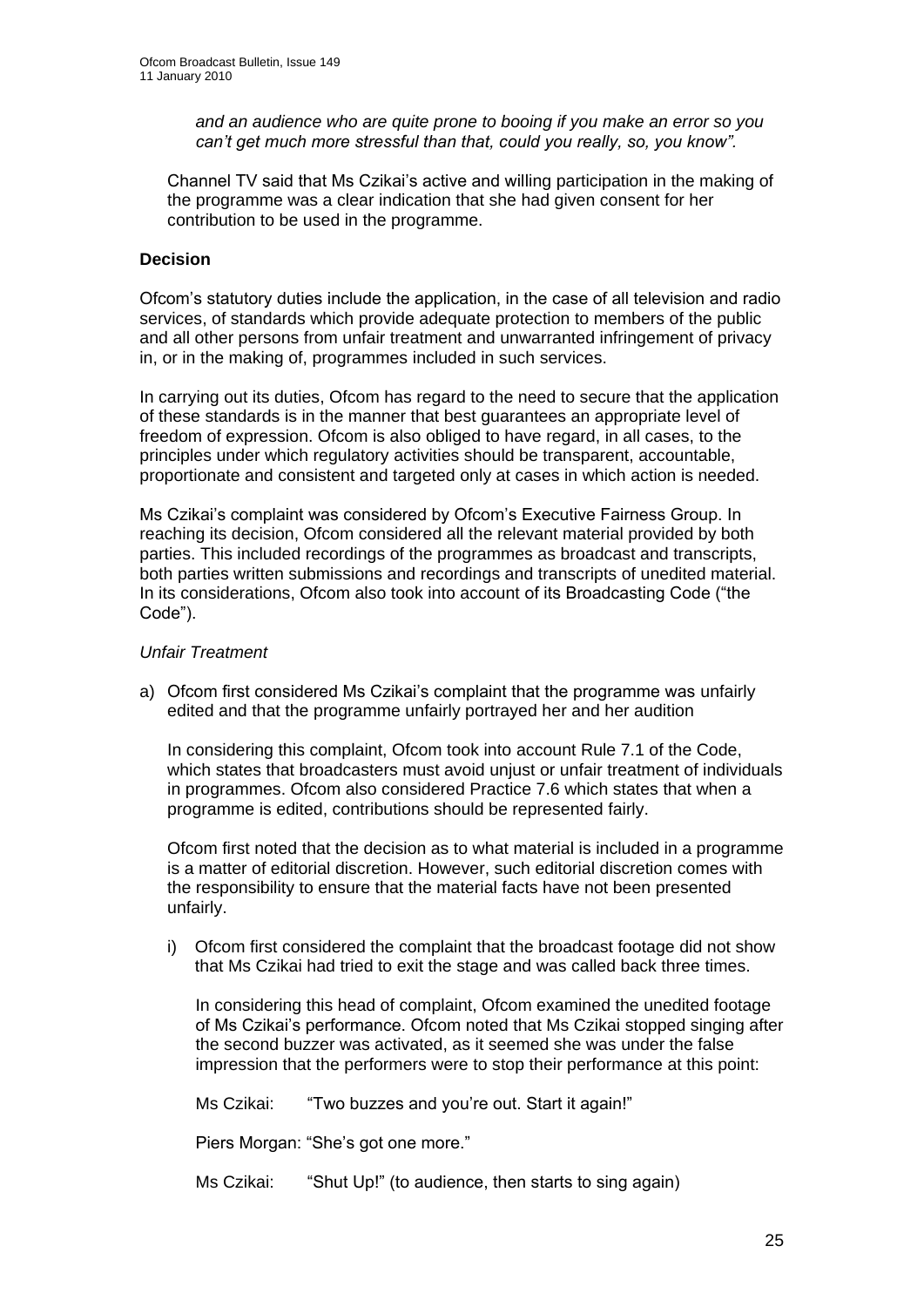Ofcom noted that Ms Czikai did restart her performance, having requested for her backing music to be started again. Ofcom took the view that there was no evidence to suggest that Ms Czikai tried to leave the stage. It did note that, at one stage she thought she had lost the opportunity to perform further, having received two "buzzers" but then noted that she quickly realised she could perform again and proceeded to do so. Furthermore, Ofcom saw no evidence to suggest that Simon Cowell called her back from leaving the stage three times.

Ofcom was therefore satisfied that the material was not edited in a way that was unfair to her in this respect.

ii) Ofcom considered the complaint that the broadcast footage did not show that Ms Czikai had asked throughout her audition for the music to be reduced in volume to enable her to hear herself sing.

Ofcom examined all of the unedited footage of the audition and noted Ms Czikai said:

*"You don't think it might be that that the backing track is perhaps a little too loud".*

Aside from this comment, made after her performance, in which Ms Czikai expressed concern about the volume of the backing track, there was no other reference to the volume of the music.

In these circumstances, as there was no footage of Ms Czikai asking for the music to be reduced in volume, there was no unfair editing of such a request.

iii) Ofcom considered the complaint that the broadcast footage did not show that Ms Czikai had asked to sing without the music and the microphone to prove that she could sing.

Ofcom noted that it was clear from the unedited footage that Ms Czikai did ask the panel if she could sing without the microphone. Ofcom noted the following comments made by Ms Czikai:

"Let me sing it without this microphone…Simon, in all fairness I accept what you're saying but in all fairness I'm not very happy with this microphone, I'm not blaming the microphone I'm just saying I've never used it before…"

Ofcom noted that this passage did not appear in the programme as broadcast. In deciding whether the omission of this footage resulted in unfairness to Ms Czikai, Ofcom noted that Ms Czikai said in the programme:

*"…it's because I'm not really used to this particular microphone."*

Later in the programme, when Dec asked her what the problem with the microphone was, Ms Czikai said:

*"I don't know, it's really strange, it's sort of very muffling and I can't get the hang of where to put it but it [...]"*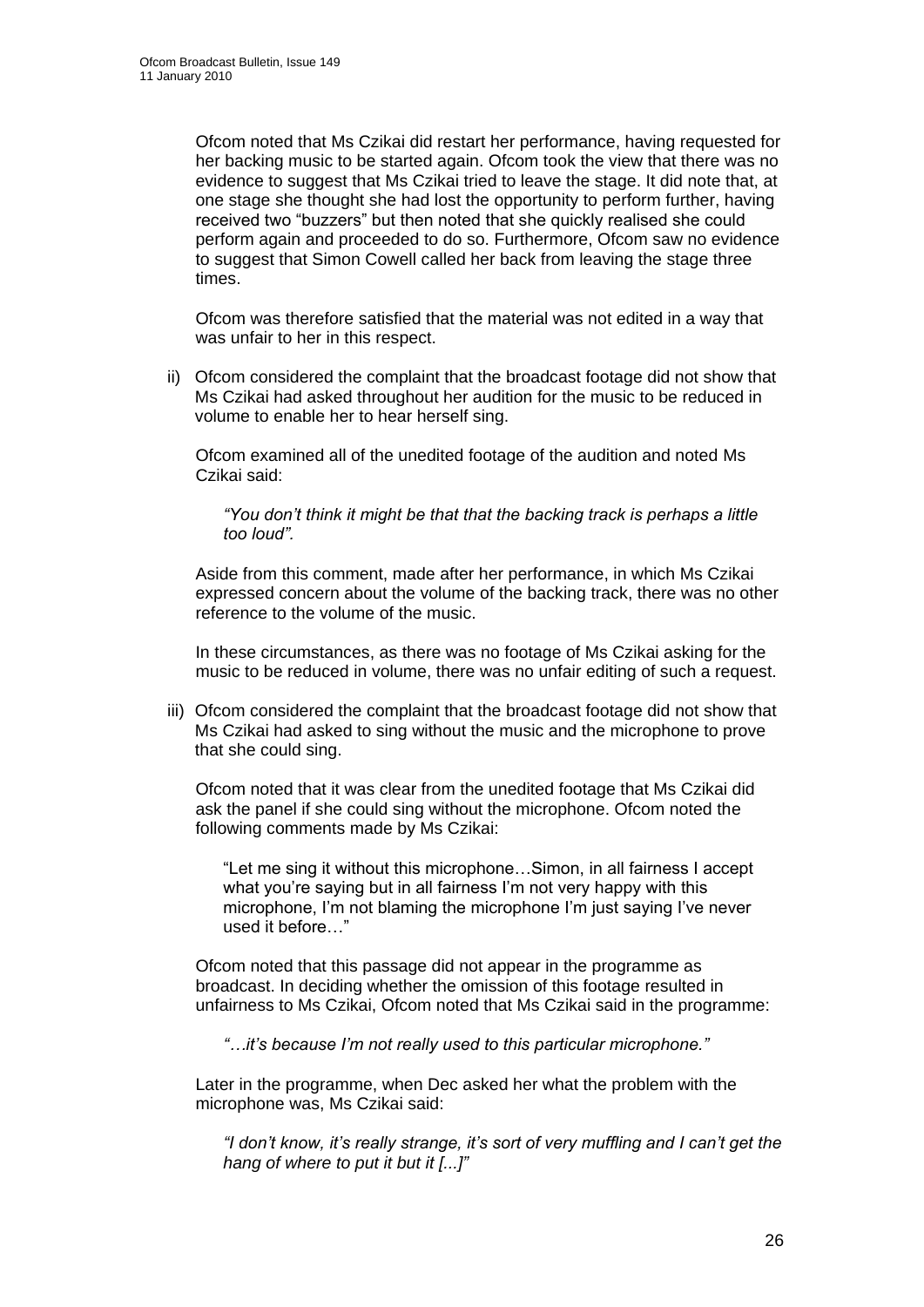Ofcom took the view that it was clear from these broadcast excerpts that Ms Czikai was not satisfied with the microphone provided. Ofcom felt that, despite the fact that the programme did not show Ms Czikai's request to perform without the music or microphone, it was still clear, from the programme as broadcast, that she felt that her performance had been hindered by the equipment provided.

Ofcom therefore found that the editing of this part of the programme did not materially affect Ms Czikai's depiction in the programme as it was clear from the broadcast that she was dissatisfied with the microphone and that the omission of the footage of Ms Czikai asking to sing without the microphone did not in itself result in unfairness.

iv) Ofcom next considered the complaint that the editing of Ms Czikai's preperformance comment that *"there are a lot of people out there who think they can sing but they can't"* made her appear arrogant.

Ofcom noted that the comment included in the programme Ms Czikai said:

*"There's a lot of people out there making music that shouldn't be making music, because they're out of tune and they've got terrible voices, I think if I got the sort of breaks that they had, I could do equally as well them."*

Ofcom then noted the excerpt of the interview from which this comment was taken:

"I think there's a lot of people out there making music that shouldn't be making music because they're out of tune and they've got terrible voices but you know on the other hand there are a lot of really good people and it's personal choice isn't it, it's like beauty is in the eye of the beholder, whatever pleases you, pleases you, and I think at the end of the day I wouldn't want to criticise anybody to get up and sing in public is difficult, you know, and if they can do that that in itself is wonderful".

As set out above, the decision as to what material is included in a programme is a matter of editorial discretion subject to the requirement that material facts are not presented unfairly.

Ofcom was then left to adjudicate on whether the omissions from this passage were edited in such a way as to unfairly portray her as being arrogant. Ofcom noted that the broadcast passage asserted that there were people with low levels of talent who had found success in the music industry. It then noted that Ms Czikai said that, if given similar opportunities she may have found similar success. Ofcom took the view that Ms Czikai was saying that she had not had the same opportunities that other, more fortunate people had had and that this was unlikely to be understood as an arrogant statement.

Ofcom therefore concluded that the inclusion of the edited comment did not result in unfairness.

v) Ofcom considered the complaint that the programme included footage of Ms Czikai refusing to "take a buzzer" from Piers Morgan but did not include her qualifying her refusal by saying "because you are biased against me".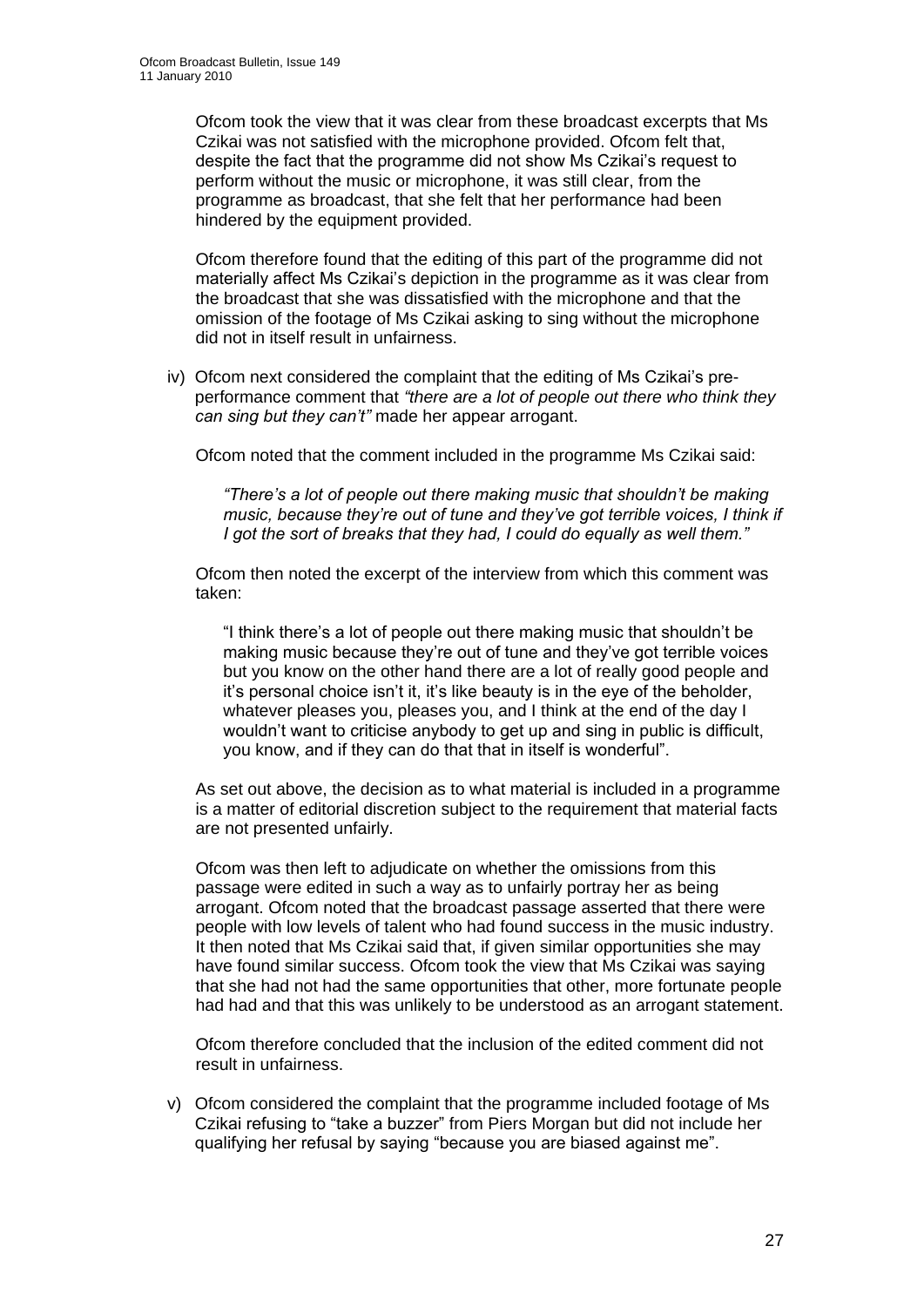Ofcom noted that Ms Czikai's comments regarding bias were omitted from the programme as broadcast. Ofcom then considered whether this omission was unfair and noted in particular what Ms Czikai had said to Piers Morgan that had been broadcast. Ofcom noted that Ms Czikai said:

*"I knew you'd do that. Let me start again [...] That was rotten! I'm not taking your buzz, they buzz ok, you buzz no way".*

Ofcom took the view that it would have been clear to viewers from these comments that Ms Czikai felt that Piers Morgan was biased against her, as she had predicted he would "buzz" her without giving her much opportunity to perform and in that she suggested the views of the other judges were more valid. Ofcom therefore concluded that Ms Czikai's reservations towards Piers Morgan were evident from the programme as broadcast and that, therefore, the omission of the phrase "because you are biased against me" did not lead to unfairness.

Accordingly, Ofcom concluded that the footage of Ms Czikai was not unfairly edited and the she was not unfairly portrayed in the programme.

b) Ofcom then considered Ms Czikai's complaint that she had only agreed for the programme to go out on the basis that all of the "prejudicial material" was removed from the programme.

Practice 7.3 of the Code sets out that in order for potential contributors to a programme to be able to make an informed decision about whether to take part, they should be given sufficient information about: the programme's nature and purpose; their likely contribution; any changes to the programme that might affect their decision to contribute; and the contractual rights and obligations of both parties.

Ofcom noted that Ms Czikai said that she was given an assurance from the programme makers that all "prejudicial material" would be removed from the programme as broadcast. Ofcom understood "prejudicial material" to mean all material that bore mention of Ms Czikai's previous experiences with festival judges. Ofcom noted that the programme makers said that no such assurance was given. There was, therefore, a dispute of fact between the parties. Ofcom noted that it was not a tribunal of fact and could only reach any decision based on the evidence as submitted by both parties.

From examining the records of correspondence submitted by both parties between Ms Czikai and the programme makers, Ofcom did not find evidence of such any assurance that all "prejudicial material" would be removed from the programme.

Having found no evidence of an assurance of this kind, Ofcom could not adjudicate further on whether the programme makers had broken any express assurances relevant to this point.

Ofcom was therefore unable to find any unfairness in this regard.

c) Ofcom finally considered Ms Czikai's complaint that the *Britain's Got Talent* programme broadcast on 9 May 2009 did not link to the *Britain's Got More Talent* programme broadcast on 25 May 2009, in which she later appeared, where she had been provided a fairer environment in which to perform.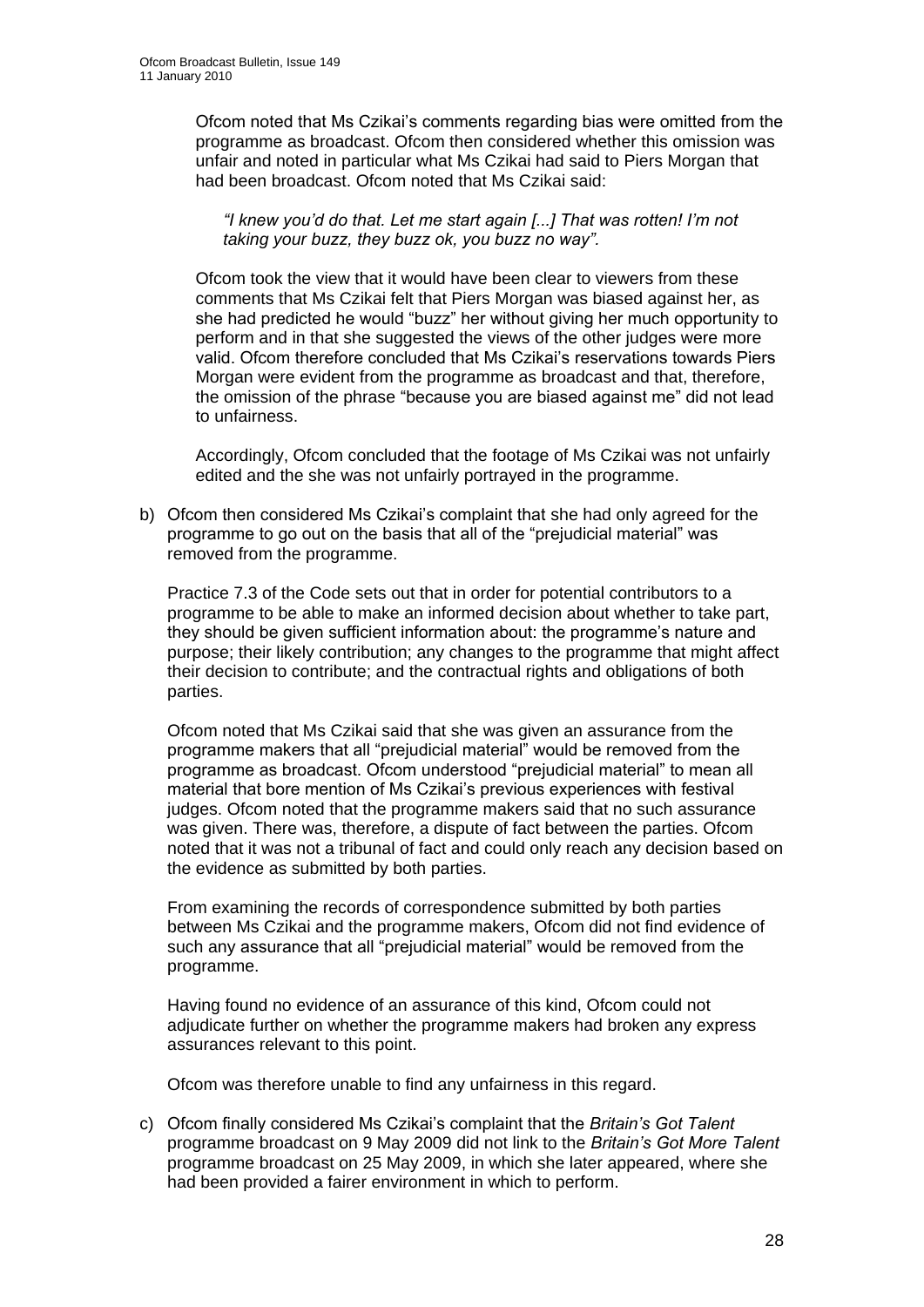Ofcom noted that the programme makers had given Ms Czikai another opportunity to perform a song on a *Britain's Got More Talent* programme that was broadcast two weeks after her initial appearance on *Britain's Got Talent* and that Ms Czikai was happy with her performance on that occasion.

Ofcom considered that the question of whether a link was provided between the two programmes was a matter of editorial consideration, provided that the omission of such a link did not result in unfairness.

Ofcom took the view that the programme makers were under no obligation, in the interests of fairness, to provide a link between the two programmes and that this was purely an editorial decision. Furthermore, as Ofcom did under head b), Ofcom saw no evidence to suggest that Ms Czikai was given an assurance by the programme makers that such a link would be provided.

In these circumstances, Ofcom found no unfairness in this regard.

**Accordingly, Ofcom has not upheld Ms Czikai's complaint of unfair treatment in the programme as broadcast.**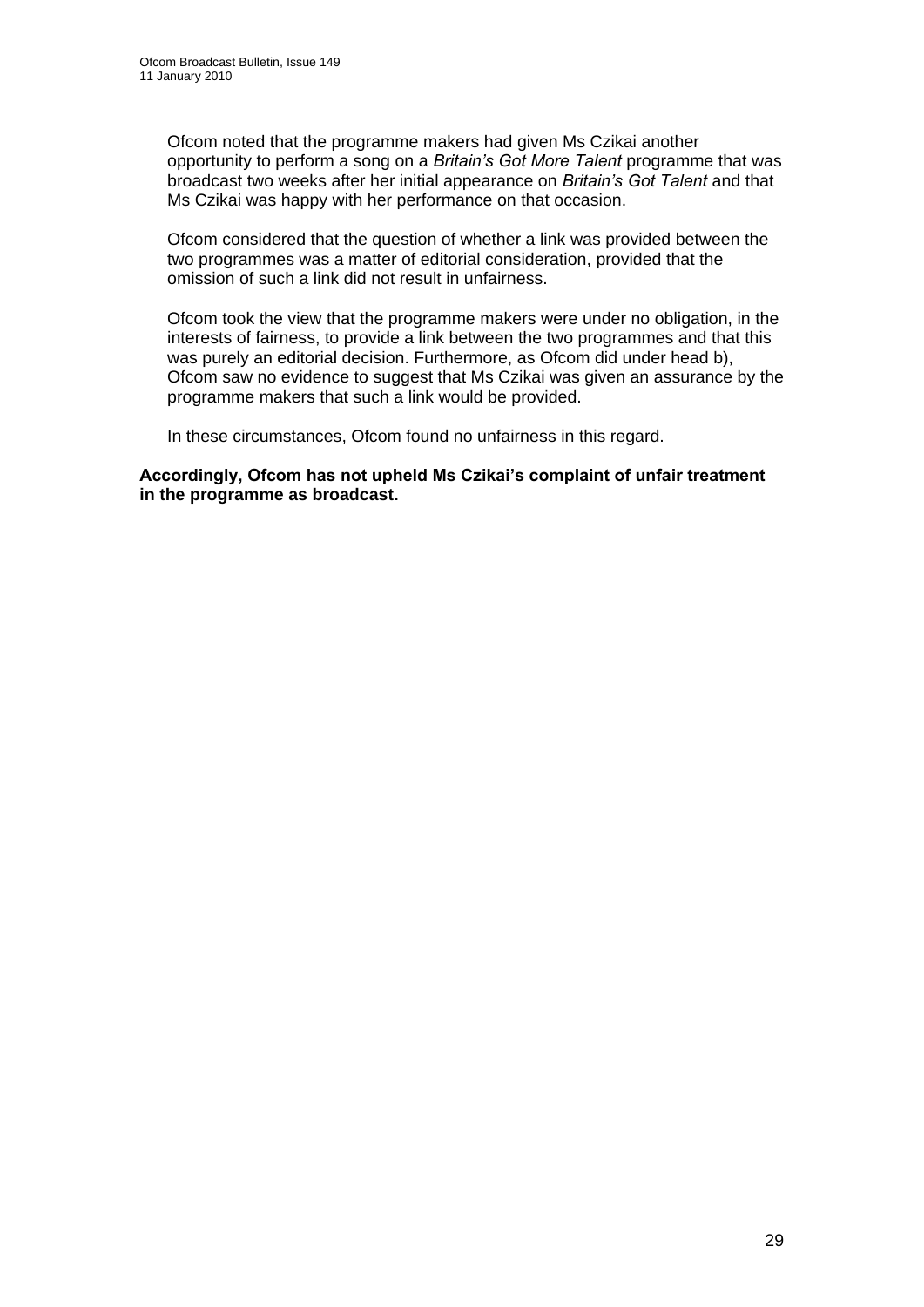# **Other Programmes Not in Breach**

## **Up to 14 December 2009**

| Programme                                               | <b>Transmission</b><br><b>Date</b> | <b>Channel</b>            | Category                                      | Number of<br>complaints |
|---------------------------------------------------------|------------------------------------|---------------------------|-----------------------------------------------|-------------------------|
| 999 Out of Time:<br>Tonight                             | 16/11/2009                         | ITV1                      | Due Impartiality/Bias                         | 1                       |
| Afternoon Live With<br>Kay Burley                       | 12/11/2009                         | <b>Sky News</b>           | Due Impartiality/Bias                         | 1                       |
| Alan Carr: Chatty<br>Man                                | 03/12/2009                         | Channel 4                 | Offensive Language                            | 1                       |
| All Star Family<br>Fortunes                             | 29/11/2009                         | ITV1                      | <b>Generally Accepted</b><br><b>Standards</b> | $\overline{2}$          |
| <b>Andrew Womack</b>                                    | 07/10/2009                         | Revelation<br>TV          | <b>Generally Accepted</b><br>Standards        | 1                       |
| Bath FM                                                 | 07/12/2009                         | <b>Bath FM</b>            | Other                                         | 1                       |
| <b>BBC News</b>                                         | 30/11/2009                         | BBC <sub>1</sub>          | Generally Accepted<br><b>Standards</b>        | 1                       |
| <b>BBC News at Six</b>                                  | 25/11/2009                         | BBC <sub>1</sub>          | Crime (Incite/Encourage)                      | 1                       |
| <b>BBC Radio 1's Chart</b><br>Show with Reggie<br>Yates | 08/11/2009                         | <b>BBC Radio 1</b>        | Offensive Language                            | $\overline{2}$          |
| Beyonce & Lady<br>Gaga "Videophone"                     | 01/12/2009                         | Clubland TV               | Dangerous Behaviour                           | 1                       |
| <b>Big Trouble in</b><br>Thailand                       | 19/10/2009                         | <b>Bravo</b>              | Inaccuracy/Misleading                         | 1                       |
| Bowtime with Adrian<br>Durham and Darren<br>Gough       | 25/11/2009                         | Talksport                 | <b>Generally Accepted</b><br><b>Standards</b> | $\overline{1}$          |
| <b>Brain Box</b>                                        | 10/11/2009                         | <b>UTV</b>                | Use Of Premium Rate<br><b>Numbers</b>         | 1                       |
| <b>Brainiac: Science</b><br>Abuse                       | 28/11/2009                         | Sky 3                     | Sex/Nudity                                    | 1                       |
| <b>Brit Cops: Frontline</b><br>Crime                    | 05/11/2009                         | Virgin 1                  | Inaccuracy/Misleading                         | 1                       |
| <b>Britain's Next Top</b><br>Model                      | 24/11/2009                         | Living                    | Sex/Nudity                                    | 1                       |
| <b>Britain's Really</b><br><b>Disgusting Food</b>       | 06/12/2009                         | BBC <sub>3</sub>          | Generally Accepted<br><b>Standards</b>        | 1                       |
| <b>Busty Babes</b>                                      | 22/10/2009                         | Tease Me TV<br>(Freeview) | Sex/Nudity                                    | 1                       |
| <b>Calendar News</b>                                    | 10/12/2009                         | ITV1<br>Yorkshire         | <b>Generally Accepted</b><br><b>Standards</b> | 1                       |
| Capital Breakfast                                       | 16/11/2009                         | Capital<br>95.8FM         | <b>Generally Accepted</b><br><b>Standards</b> | 1                       |
| Cast Offs (trailer)                                     | 02/12/2009                         | Channel 4                 | Offensive Language                            | 1                       |
| <b>CBBC</b>                                             | 26/11/2009                         | <b>CBBC</b>               | Generally Accepted<br><b>Standards</b>        | 1                       |
| Channel 4 News                                          | 27/11/2009                         | Channel 4                 | Due Impartiality/Bias                         | $\mathbf{1}$            |
| Channel 4 News                                          | 09/12/2009                         | Channel 4                 | Due Impartiality/Bias                         | 4                       |
| Channel 4 News                                          | 09/12/2009                         | Channel 4                 | <b>Generally Accepted</b><br>Standards        | 1                       |
| Chris Moyles Show                                       | 23/11/2009                         | <b>BBC Radio 1</b>        | Generally Accepted<br>Standards               | $\mathbf{1}$            |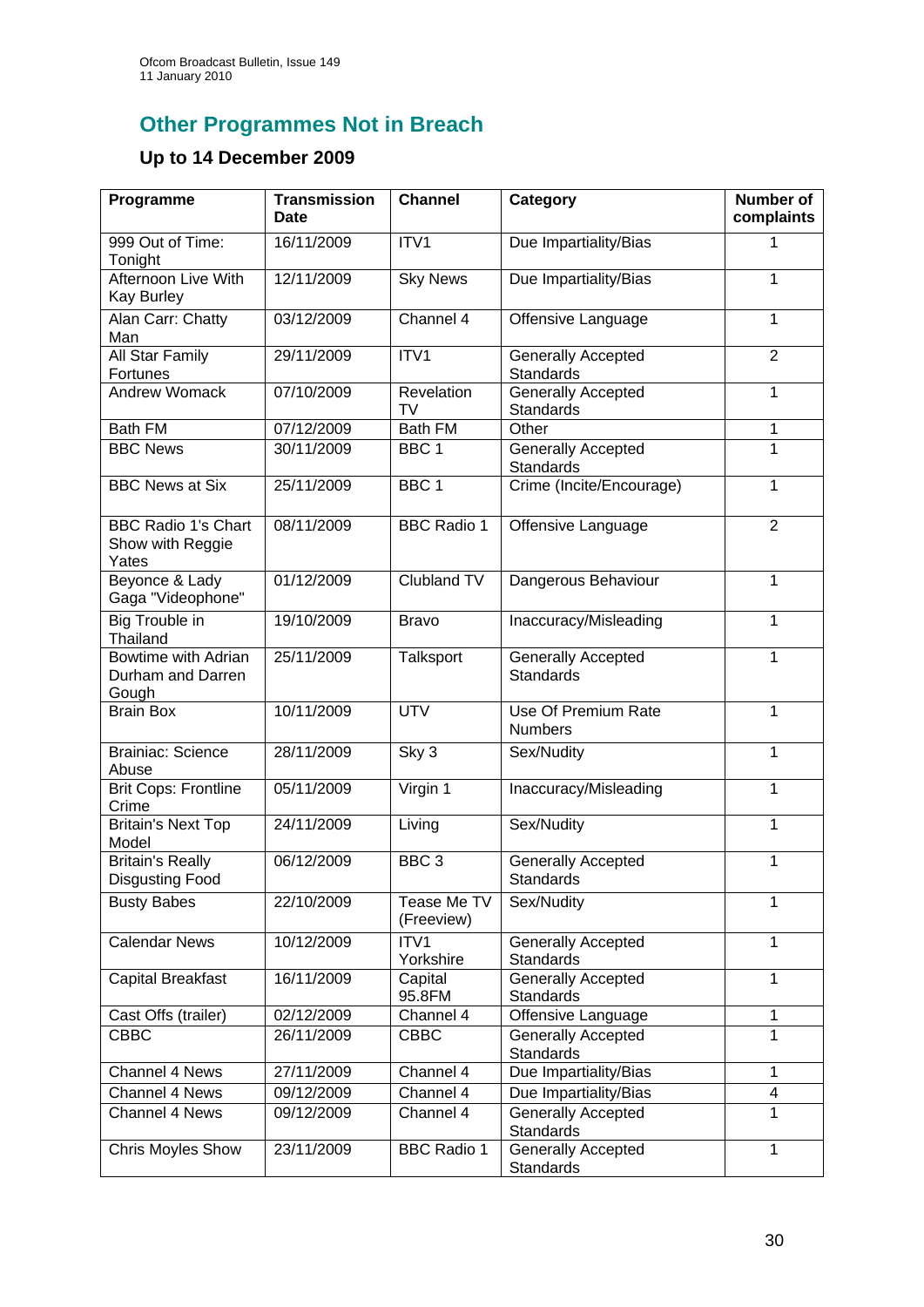| <b>Chris Moyles Show</b>                            | 24/11/2009 | <b>BBC Radio 1</b>               | <b>Generally Accepted</b><br><b>Standards</b> | 1              |
|-----------------------------------------------------|------------|----------------------------------|-----------------------------------------------|----------------|
| <b>Chris Moyles Show</b>                            | 24/11/2009 | <b>BBC Radio 1</b>               | <b>Generally Accepted</b><br><b>Standards</b> | 1              |
| Connect with The<br>Stars (trailer)                 | 02/12/2009 | Zee TV                           | <b>Generally Accepted</b><br><b>Standards</b> | 1              |
| <b>Coronation Street</b>                            | 30/11/2009 | ITV1                             | <b>Generally Accepted</b><br><b>Standards</b> | $\overline{7}$ |
| <b>Coronation Street</b>                            | 07/12/2009 | ITV1                             | <b>Generally Accepted</b><br><b>Standards</b> | 1              |
| <b>Coronation Street</b>                            | 27/11/2009 | ITV1                             | <b>Religious Offence</b>                      | 1              |
| <b>Count Arthur</b><br>Strong's Radio Show          | 22/10/2009 | <b>BBC Radio 4</b>               | <b>Generally Accepted</b><br><b>Standards</b> | 1              |
| Countryfile                                         | 29/11/2009 | BBC <sub>1</sub>                 | <b>Generally Accepted</b><br>Standards        | 1              |
| Curb Your<br>Enthusiasm                             | 19/11/2009 | More4                            | <b>Religious Offence</b>                      | 1              |
| Death In Venice:<br>Vampire Island                  | 07/11/2009 | Living                           | <b>Generally Accepted</b><br><b>Standards</b> | $\overline{2}$ |
| Derren Brown: How<br>to Control The Nation          | 18/09/2009 | Channel 4                        | Unconscious<br>Influence/Hypnosis/Subliminal  | 5              |
| Dispatches                                          | 07/12/2009 | Channel 4                        | Crime (Incite/Encourage)                      | 1              |
| Dispatches: Return<br>To Africa's Witch<br>Children | 23/11/2009 | Channel 4                        | <b>Generally Accepted</b><br><b>Standards</b> | 1              |
| Dispatches: Return<br>To Africa's Witch<br>Children | 23/11/2009 | Channel 4                        | <b>Generally Accepted</b><br><b>Standards</b> | 1              |
| E.T. The Extra-<br><b>Terrestrial</b>               | 05/12/2009 | ITV2                             | Offensive Language                            | 1              |
| Early Bird                                          | 05/11/2009 | Tease Me TV<br>(Freeview)        | Sex/Nudity                                    | 1              |
| Early Bird                                          | 01/12/2009 | Tease Me TV<br>(Freeview)        | Sex/Nudity                                    | 1              |
| EastEnders                                          | 10/12/2009 | BBC <sub>1</sub>                 | Generally Accepted<br><b>Standards</b>        | 1              |
| EastEnders                                          | 26/11/2009 | BBC <sub>1</sub>                 | Religious Offence                             | $\overline{4}$ |
| <b>Embarrassing Old</b><br><b>Bodies</b>            | 27/11/2009 | Channel 4                        | Sex/Nudity                                    | 3              |
| Emmerdale                                           | 02/12/2009 | ITV1                             | <b>Generally Accepted</b><br><b>Standards</b> | $\mathbf{1}$   |
| Emmerdale                                           | 25/11/2009 | ITV1                             | Violence                                      | $\mathbf{1}$   |
| Esure sponsorship of<br><b>ITV Weather</b>          | 23/11/2009 | ITV1                             | <b>Generally Accepted</b><br><b>Standards</b> | $\mathbf{1}$   |
| <b>Extreme Fishing With</b><br>Robson Green         | 15/11/2009 | Fiver                            | <b>Animal Welfare</b>                         | 1              |
| <b>Five News</b>                                    | 11/12/2009 | Five                             | Inaccuracy/Misleading                         | 1              |
| <b>Football Today</b>                               | 06/12/2009 | <b>Sky Sports</b><br><b>News</b> | <b>Generally Accepted</b><br><b>Standards</b> | 1              |
| Friday Night with<br>Jonathan Ross                  | 11/12/2009 | BBC <sub>1</sub>                 | <b>Generally Accepted</b><br><b>Standards</b> | 1              |
| Gavin and Stacey                                    | 03/12/2009 | BBC <sub>1</sub>                 | <b>Generally Accepted</b><br><b>Standards</b> | 1              |
| George Galloway                                     | 06/11/2009 | Talksport                        | Generally Accepted                            | 1              |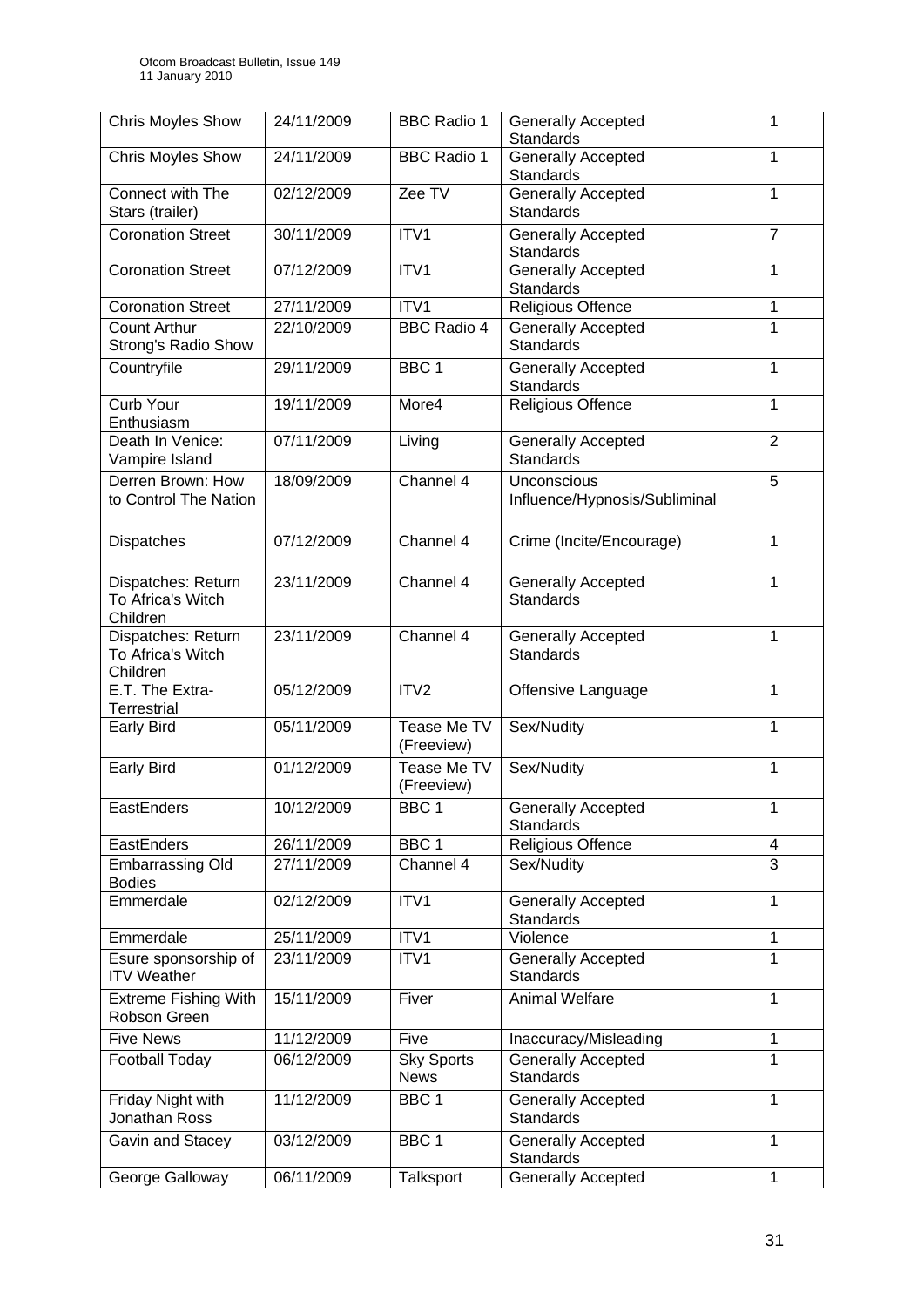|                                                       |            |                              | <b>Standards</b>                              |                |
|-------------------------------------------------------|------------|------------------------------|-----------------------------------------------|----------------|
| Gigglebiz                                             | 21/11/2009 | <b>CBeebies</b>              | <b>Generally Accepted</b><br><b>Standards</b> | 1              |
| <b>Glyn Williams</b>                                  | 05/12/2009 | Amber<br>Sound FM            | <b>Generally Accepted</b><br><b>Standards</b> | 1              |
| <b>GMTV</b>                                           | 06/12/2009 | ITV1                         | <b>Generally Accepted</b><br>Standards        | 1              |
| <b>GMTV</b>                                           | 10/12/2009 | <b>ITV1 London</b>           | <b>Generally Accepted</b><br>Standards        | $\mathbf{1}$   |
| <b>GMTV</b>                                           | 23/11/2009 | ITV <sub>1</sub>             | Inaccuracy/Misleading                         | 1              |
| <b>GMTV</b>                                           | 26/11/2009 | ITV1                         | Inaccuracy/Misleading                         | 1              |
| <b>Golden Balls</b>                                   | 03/12/2009 | ITV1                         | Offensive Language                            | $\overline{2}$ |
| <b>Guidelines</b>                                     | 19/11/2009 | <b>BBC Radio</b><br>Guernsey | <b>Religious Offence</b>                      | 1              |
| Harry Hill's TV Burp                                  | 28/11/2009 | ITV1                         | Sex/Nudity                                    | 1              |
| Have I Got a Bit<br>More News for You                 | 28/11/2009 | BBC <sub>2</sub>             | Generally Accepted<br><b>Standards</b>        | 1              |
| Have I Got News For<br>You                            | 30/11/2009 | BBC <sub>2</sub>             | <b>Generally Accepted</b><br>Standards        | 1              |
| Hawksbee & Jacobs                                     | 25/11/2009 | Talksport                    | <b>Generally Accepted</b><br><b>Standards</b> | 1              |
| How Not to Decorate                                   | 24/11/2009 | Five                         | Offensive Language                            | 1              |
| <b>Howard Conder</b>                                  | 07/10/2009 | Revelation<br>TV             | <b>Generally Accepted</b><br>Standards        | 1              |
| Iceland sponsors I'm<br>A Celebrity                   |            | ITV1                         | <b>Generally Accepted</b><br><b>Standards</b> | 1              |
| I'm a Celebrity, Get<br>Me Out of Here Now!           | 20/11/2009 | ITV2                         | <b>Generally Accepted</b><br><b>Standards</b> | $\overline{2}$ |
| I'm a Celebrity, Get<br>Me Out of Here Now!           | 24/11/2009 | ITV <sub>2</sub>             | <b>Generally Accepted</b><br><b>Standards</b> | 1              |
| I'm a Celebrity, Get<br>Me Out of Here Now!           | 30/11/2009 | ITV2                         | <b>Generally Accepted</b><br>Standards        | 1              |
| I'm a Celebrity, Get<br>Me Out of Here Now!           | 02/12/2009 | ITV <sub>2</sub>             | <b>Generally Accepted</b><br>Standards        | 1              |
| I'm a Celebrity, Get<br>Me Out of Here Now!<br>Finale | 04/12/2009 | ITV <sub>2</sub>             | <b>Generally Accepted</b><br>Standards        | 1              |
| I'm a Celebrity, Get<br>Me Out of Here!               | 30/11/2009 | ITV1                         | Advertising                                   | 1              |
| I'm a Celebrity, Get<br>Me Out of Here!               | 01/12/2009 | ITV1                         | Advertising                                   | 1              |
| I'm a Celebrity, Get<br>Me Out of Here!               | 01/12/2009 | ITV1                         | <b>Animal Welfare</b>                         | 1              |
| I'm a Celebrity, Get<br>Me Out of Here!               | 02/12/2009 | ITV1                         | <b>Animal Welfare</b>                         | $\overline{2}$ |
| I'm a Celebrity, Get<br>Me Out of Here!               | 04/12/2009 | ITV1                         | Animal Welfare                                | 18             |
| I'm a Celebrity, Get<br>Me Out of Here!               | 30/11/2009 | ITV1                         | Animal Welfare                                | 1              |
| I'm a Celebrity, Get<br>Me Out of Here!               | 18/11/2009 | <b>ITV1 Central</b>          | Animal Welfare                                | $\mathbf{1}$   |
| I'm a Celebrity, Get<br>Me Out of Here!               | 30/11/2009 | ITV1                         | Dangerous Behaviour                           | 1              |
| I'm a Celebrity, Get<br>Me Out of Here!               | 04/12/2009 | ITV1                         | <b>Generally Accepted</b><br><b>Standards</b> | 1              |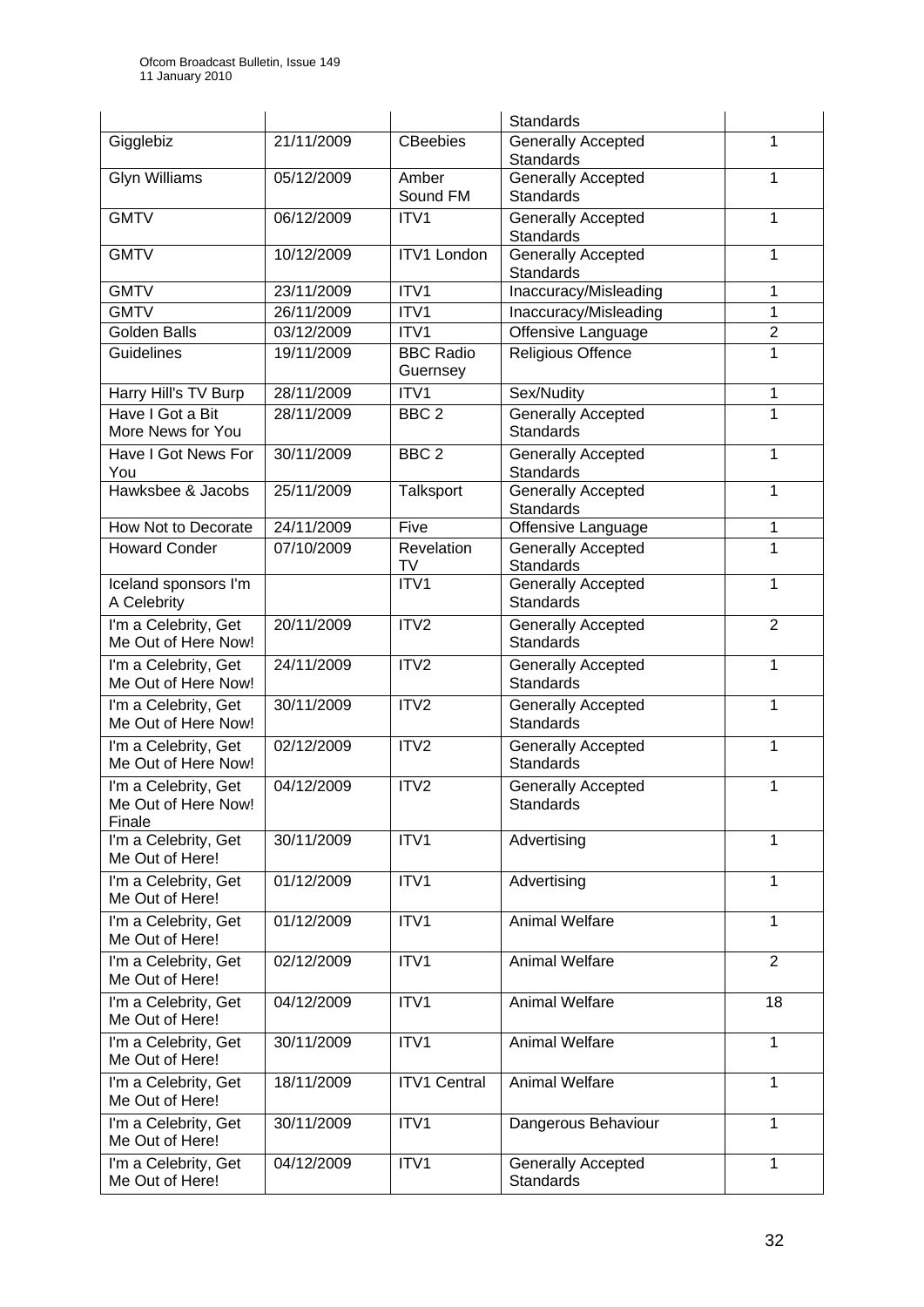| I'm a Celebrity, Get<br>Me Out of Here!             | 27/11/2009 | ITV <sub>1</sub>              | Harm/Food                                     | $\overline{7}$ |
|-----------------------------------------------------|------------|-------------------------------|-----------------------------------------------|----------------|
| I'm a Celebrity, Get<br>Me Out of Here!             | 26/11/2009 | ITV1                          | Offensive Language                            | 1              |
| In the Night Garden                                 | 03/11/2009 | <b>CBeebies</b>               | Offensive Language                            | $\mathbf{1}$   |
| Inspirational<br><b>Breakfast</b>                   | 22/11/2009 | Premier<br>Christian<br>Radio | Offensive Language                            | 1              |
| <b>ITV News</b>                                     | 18/11/2009 | ITV1                          | <b>Generally Accepted</b><br><b>Standards</b> | 1              |
| <b>ITV</b> News and<br>Weather                      | 13/12/2009 | <b>ITV1 London</b>            | Generally Accepted<br>Standards               | 1              |
| <b>ITV News at Ten and</b><br>Weather               | 11/12/2009 | <b>ITV1 London</b>            | <b>Generally Accepted</b><br><b>Standards</b> | 1              |
| James May's Toy<br><b>Stories</b>                   | 22/11/2009 | BBC <sub>2</sub>              | Dangerous Behaviour                           | $\mathbf{1}$   |
| Jo Caulfield Won't<br>Shut Up                       | 01/12/2009 | <b>BBC Radio 4</b>            | <b>Generally Accepted</b><br><b>Standards</b> | 1              |
| Live @ Nine                                         | 18/11/2009 | Genesis TV                    | Inaccuracy/Misleading                         | 1              |
| Live from Studio Five                               | 25/11/2009 | Five                          | <b>Generally Accepted</b><br>Standards        | $\mathbf{1}$   |
| Live from Studio Five                               | 01/12/2009 | Five                          | <b>Generally Accepted</b><br><b>Standards</b> | 1              |
| London Tonight                                      | 02/12/2009 | <b>ITV1 London</b>            | Sex/Nudity                                    | 1              |
| Look North                                          | 20/11/2009 | <b>BBC1 North</b>             | Sex/Nudity                                    | 1              |
| Loose Women                                         | 24/11/2009 | ITV1                          | Offensive Language                            | 1              |
| <b>Maltesers</b><br>sponsorship of Loose<br>Women   | 27/11/2009 | ITV1                          | <b>Generally Accepted</b><br><b>Standards</b> | 1              |
| <b>Maltesers</b><br>sponsorship of Loose<br>Women   | 08/12/2009 | ITV1                          | <b>Generally Accepted</b><br><b>Standards</b> | 1              |
| Match of the Day                                    | 12/12/2009 | BBC <sub>1</sub>              | Offensive Language                            | 1              |
| <b>Merlin</b>                                       | 05/12/2009 | BBC <sub>1</sub>              | Violence                                      | 1              |
| <b>Midsomer Murders</b>                             | 27/11/2009 | ITV1                          | <b>Generally Accepted</b><br>Standards        | 1              |
| <b>Midsomer Murders</b>                             | 30/11/2009 | ITV1                          | Violence                                      | $\mathbf{1}$   |
| Miranda                                             | 16/11/2009 | BBC <sub>2</sub>              | Offensive Language                            | 1              |
| My Parents are<br>Aliens                            | 23/11/2009 | <b>CITV</b>                   | Violence                                      | 1              |
| News at Ten                                         | 30/11/2009 | ITV1                          | Generally Accepted<br><b>Standards</b>        | 1              |
| News at Ten                                         | 12/11/2009 | ITV1                          | Inaccuracy/Misleading                         | $\mathbf{1}$   |
| Official UK Top 20                                  | 24/11/2009 | Viva                          | Offensive Language                            | 1              |
| <b>Oliver's Twist</b>                               | 05/12/2009 | Good Food                     | <b>Animal Welfare</b>                         | 1              |
| On Golden Pond                                      | 03/01/2009 | Film 4                        | Offensive Language                            | 1              |
| One Way Out (trailer)                               | n/a        | <b>DMAX</b>                   | <b>Generally Accepted</b><br><b>Standards</b> | 1              |
| Oops TV                                             | 30/11/2009 | Sky1                          | <b>Generally Accepted</b><br>Standards        | $\mathbf{1}$   |
| Postal Gold sponsors<br>afternoon dramas on<br>Five | 05/12/2009 | Five                          | Crime (Incite/Encourage)                      | 1              |
| Rihanna "Russian<br>Roulette"                       | 07/12/2009 | <b>MTV Hits</b>               | Dangerous Behaviour                           | $\mathbf{1}$   |
| Rip Off Britain                                     | 03/12/2009 | BBC <sub>1</sub>              | Inaccuracy/Misleading                         | $\mathbf{1}$   |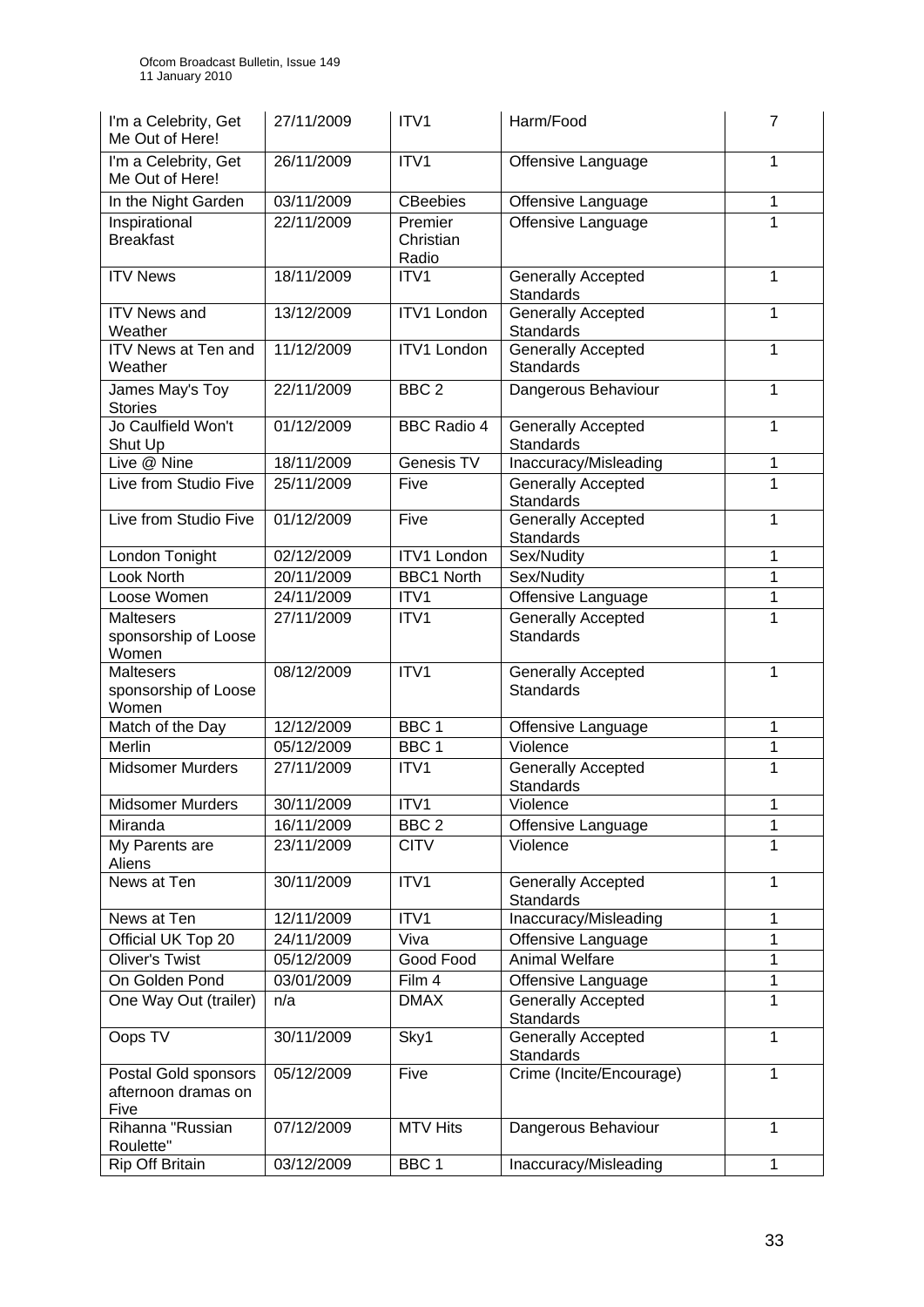| <b>Russell Howard's</b><br><b>Good News</b>       | 03/12/2009 | BBC <sub>3</sub>                    | <b>Religious Offence</b>                      | 1              |
|---------------------------------------------------|------------|-------------------------------------|-----------------------------------------------|----------------|
| School of Comedy                                  | 08/10/2009 | E <sub>4</sub>                      | U18's In Programmes                           | 1              |
| School of Comedy                                  | 22/10/2009 | E <sub>4</sub>                      | U18's In Programmes                           | $\overline{2}$ |
| School of Comedy                                  | 29/10/2009 | E <sub>4</sub>                      | U18's In Programmes                           | 1              |
| School of Comedy                                  | 01/10/2009 | E <sub>4</sub>                      | U18's In Programmes                           | $\mathbf{1}$   |
| <b>Scrubs</b>                                     | 19/11/2009 | E <sub>4</sub>                      | <b>Generally Accepted</b><br>Standards        | $\overline{2}$ |
| Sexcetera                                         | 28/10/2009 | Virgin 1                            | Sex/Nudity                                    | 1              |
| Small Island                                      | 13/12/2009 | BBC <sub>1</sub>                    | Offensive Language                            | $\mathbf{1}$   |
| Sports Personality of<br>the Year                 | 13/12/2009 | BBC <sub>1</sub>                    | Due Impartiality/Bias                         | $\mathbf{1}$   |
| <b>Strictly Come</b><br>Dancing                   | 28/11/2009 | BBC <sub>1</sub>                    | Competitions                                  | $\mathbf{1}$   |
| <b>Strictly Come</b><br>Dancing                   | 05/12/2009 | BBC <sub>1</sub>                    | <b>Generally Accepted</b><br>Standards        | $\mathbf{1}$   |
| <b>Strictly Come</b><br>Dancing: Results<br>Show  | 05/12/2009 | BBC <sub>1</sub>                    | Use Of Premium Rate<br><b>Numbers</b>         | 1              |
| <b>Sunrise With Mark</b><br>Longhurst             | 28/11/2009 | <b>Sky News</b>                     | <b>Generally Accepted</b><br>Standards        | 1              |
| <b>Taraweeh Recitation</b>                        | 03/11/2009 | Islam<br>Channel                    | <b>Religious Offence</b>                      | 1              |
| The A to Z of Classic<br><b>FM Music</b>          | 22/11/2009 | <b>Classic FM</b>                   | <b>Generally Accepted</b><br><b>Standards</b> | 1              |
| The Alan Titchmarsh<br>Show                       | 27/11/2009 | ITV <sub>1</sub>                    | <b>Animal Welfare</b>                         | $\overline{2}$ |
| The Alan Titchmarsh<br>Show                       | 14/12/2009 | ITV1                                | <b>Animal Welfare</b>                         | $\mathbf{1}$   |
| The Alan Titchmarsh<br>Show                       | 08/12/2009 | ITV1                                | <b>Generally Accepted</b><br>Standards        | 3              |
| The Alan Titchmarsh<br>Show                       | 23/11/2009 | ITV1                                | <b>Religious Offence</b>                      | 1              |
| The Basil Brush<br>Show                           | 07/11/2009 | <b>CBBC</b>                         | Substance Abuse                               | 1              |
| The British Comedy<br>Awards - The Fun<br>Goes On | 12/12/2009 | ITV2                                | <b>Generally Accepted</b><br>Standards        | 1              |
| The Event: How<br>Racist Are You?                 | 29/10/2009 | Channel 4                           | <b>Generally Accepted</b><br>Standards        | 43             |
| The F Word                                        | 08/12/2009 | Channel 4                           | Offensive Language                            | 1              |
| The Gadget Show                                   | 30/11/2009 | Five                                | <b>Generally Accepted</b><br><b>Standards</b> | 1              |
| The Gospel<br>Programme                           | 22/11/2009 | 97.5 Kemet<br>Radio<br>(Nottingham) | <b>Generally Accepted</b><br><b>Standards</b> | 1              |
| The Graham Norton<br>Show                         | 30/11/2009 | BBC <sub>1</sub>                    | <b>Generally Accepted</b><br>Standards        | 1              |
| The Graham Norton<br>Show                         | 07/12/2009 | BBC <sub>1</sub>                    | <b>Generally Accepted</b><br>Standards        | 1              |
| The Graham Norton<br>Show                         | 09/12/2009 | BBC <sub>1</sub>                    | <b>Generally Accepted</b><br>Standards        | $\mathbf{1}$   |
| The Green Mile                                    | 29/11/2009 | Five                                | Advertising                                   | 1              |
| The Hour                                          |            | <b>STV</b>                          | Competitions                                  | 1              |
| The House Bunny                                   | 24/11/2009 | <b>Sky Movies</b><br>Premiere       | Dangerous Behaviour                           | 1              |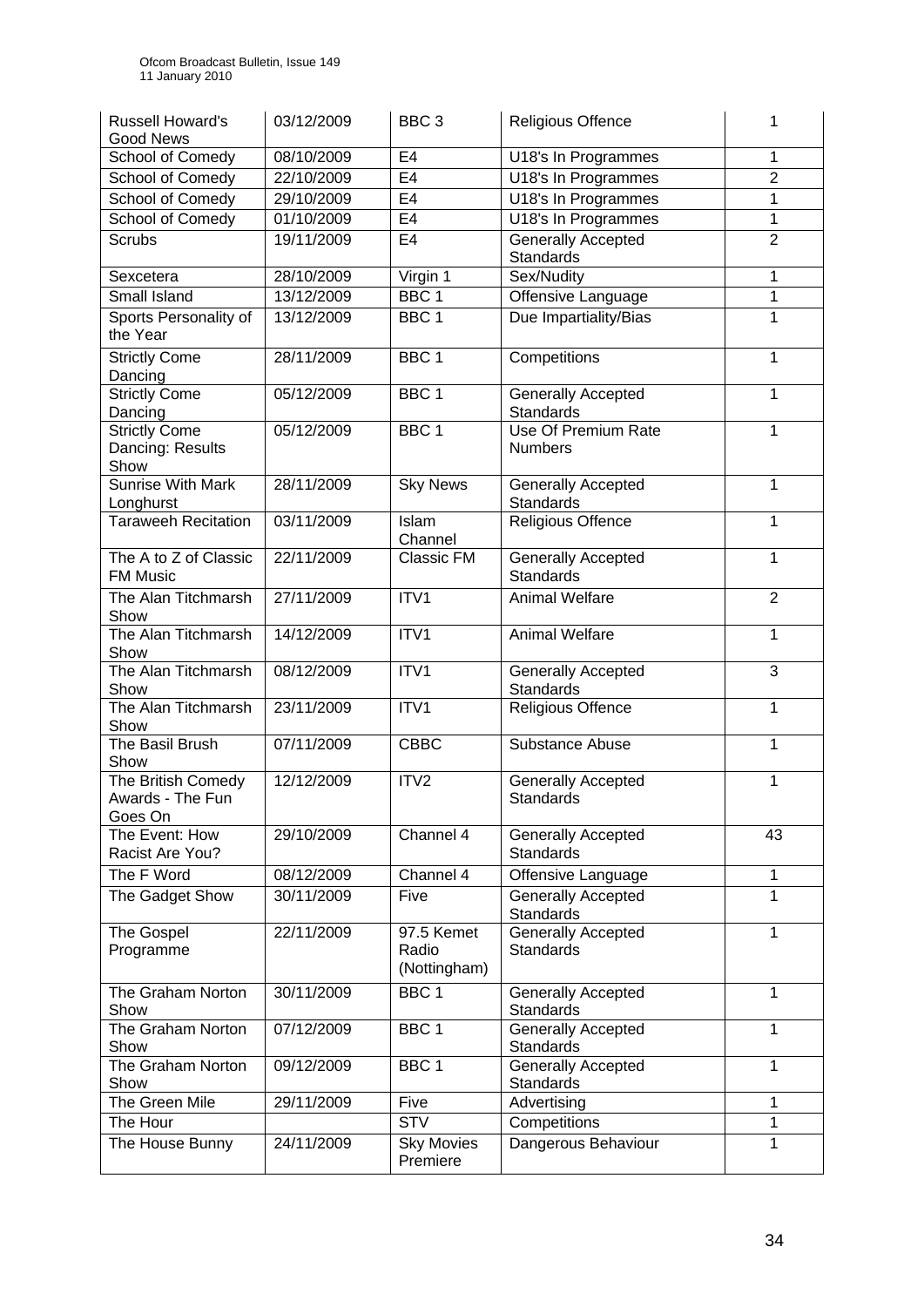| The Impressions<br>Show with Culshaw<br>and Stephenson | 05/12/2009 | BBC <sub>1</sub>   | <b>Generally Accepted</b><br><b>Standards</b> | 1            |
|--------------------------------------------------------|------------|--------------------|-----------------------------------------------|--------------|
| The Jeremy Kyle<br>Show                                | 30/11/2009 | ITV1               | <b>Generally Accepted</b><br>Standards        | $\mathbf{1}$ |
| The Jeremy Kyle<br>Show                                | 08/12/2009 | <b>ITV1 London</b> | <b>Generally Accepted</b><br><b>Standards</b> | 1            |
| The Jeremy Kyle<br>Show                                | 25/11/2009 | ITV1               | Offensive Language                            | 1            |
| <b>The Nations</b><br>Favourite Xmas<br>Songs          | 28/11/2009 | 4Music             | Offensive Language                            | 1            |
| The Now Show                                           | 04/12/2009 | <b>BBC Radio 4</b> | <b>Religious Offence</b>                      | 1            |
| The Now Show                                           | 05/12/2009 | <b>BBC Radio 4</b> | <b>Religious Offence</b>                      | 1            |
| The One Show                                           | 04/12/2009 | BBC <sub>1</sub>   | <b>Generally Accepted</b><br>Standards        | 1            |
| The One Show                                           | 08/12/2009 | BBC <sub>1</sub>   | <b>Generally Accepted</b><br><b>Standards</b> | 1            |
| The One Show                                           | 03/12/2009 | BBC <sub>1</sub>   | Offensive Language                            | 1            |
| The Paul O'Grady<br>Show                               | 01/12/2009 | Channel 4          | Sex/Nudity                                    | 1            |
| The Paul O'Grady<br>Show                               | 08/12/2009 | Channel 4          | Substance Abuse                               | 1            |
| The Queen                                              | 02/12/2009 | Channel 4          | Inaccuracy/Misleading                         | 1            |
| The Restaurant                                         | 19/11/2009 | BBC <sub>2</sub>   | <b>Generally Accepted</b><br><b>Standards</b> | 1            |
| The Sex Inspectors<br>(trailer)                        | 20/11/2009 | Living+1           | Sex/Nudity                                    | 1            |
| The Thick of It                                        | 05/12/2009 | BBC <sub>2</sub>   | Offensive Language                            | 1            |
| The Weakest Link                                       | 07/12/2009 | BBC <sub>1</sub>   | <b>Generally Accepted</b><br><b>Standards</b> | 1            |
| The Wright Stuff                                       | 18/11/2009 | Five               | Due Impartiality/Bias                         | 1            |
| The Wright Stuff                                       | 03/12/2009 | Five               | <b>Generally Accepted</b><br><b>Standards</b> | 1            |
| The Wright Stuff                                       | 09/12/2009 | Five               | Religious Offence                             | 1            |
| The Wright Stuff                                       | 25/11/2009 | Five               | Use Of Premium Rate<br><b>Numbers</b>         | $\mathbf 1$  |
| The X Factor                                           | 07/11/2009 | ITV <sub>1</sub>   | <b>Generally Accepted</b><br>Standards        | 1            |
| The X Factor                                           | 15/11/2009 | ITV1               | Inaccuracy/Misleading                         | 1            |
| The X Factor                                           | 21/11/2009 | ITV1               | Inaccuracy/Misleading                         | 1            |
| The X Factor                                           | 28/11/2009 | ITV1               | <b>Commercial References</b>                  | 1            |
| The X Factor                                           | 28/11/2009 | ITV1               | Sex/Nudity                                    | 1            |
| The X Factor                                           | 29/11/2009 | ITV1               | Dangerous Behaviour                           | 1            |
| The X Factor                                           | 05/12/2009 | ITV1               | <b>Generally Accepted</b><br><b>Standards</b> | 1            |
| The X Factor                                           | 06/12/2009 | ITV1               | Offensive Language                            | 29           |
| The X Factor                                           | 06/12/2009 | ITV1               | Use Of Premium Rate<br><b>Numbers</b>         | $\mathbf{1}$ |
| The X Factor                                           | 12/12/2009 | <b>ITV1 London</b> | Advertising                                   | $\mathbf 1$  |
| The X Factor                                           |            | ITV1               | <b>Use Of Premium Rate</b><br><b>Numbers</b>  | $\mathbf{1}$ |
| This Morning                                           | 30/11/2009 | ITV1               | Competitions                                  | 1            |
| This Morning                                           | 01/12/2009 | ITV1               | Inaccuracy/Misleading                         | $\mathbf{1}$ |
| This Morning                                           | 20/11/2009 | ITV1               | Sex/Nudity                                    | $\mathbf{1}$ |